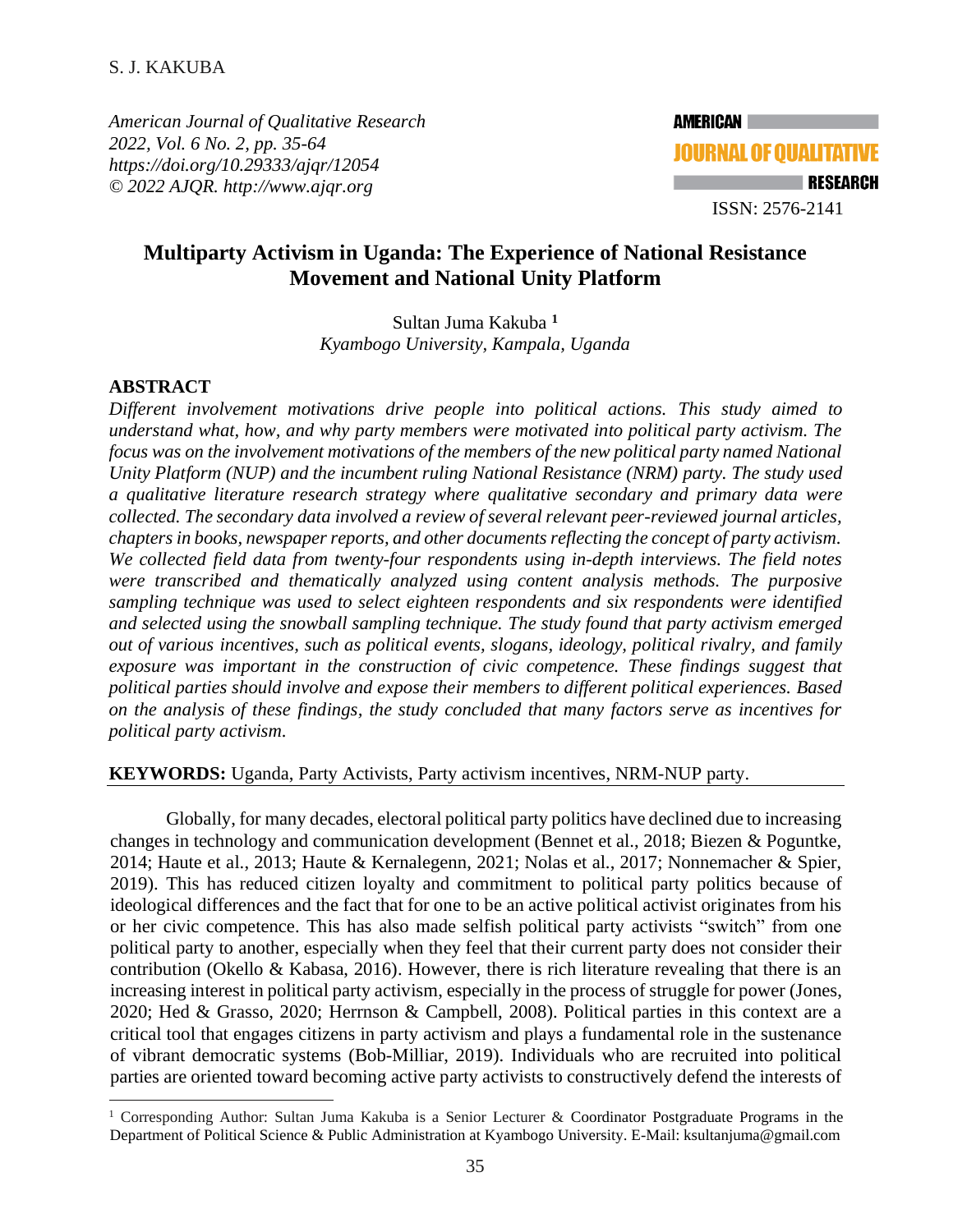### RESEARCH

the party and take part in governance and democratic processes such as elections (Gherghina, 2021). It has been observed that there is an eminent connection between the democratic election process and political activists among citizens (Weber, 2017). Political activism refers to an individual political action aimed at pursuing political objectives such as lobbying for policy formulation, policy support, contributing to political campaigns, mobilizing others for a common cause, and voting among others (Jones, 2020). From this definition, political party activism covers several political activities, and commitment to them increased partisan, which promotes party activism (Klein, 2021; Venkatesh, 2020).

Within the context of the definitions given above, it is argued that factors such as political ideology, political events, and citizens' daily social experiences act as political incentives for individual political activism (Nolas et.al. 2017; Caprara et.al. 2017). Relatedly, an increase in individual socio-economic resources facilitates participation in politics (Petrovic & Stanojevic, 2020). It is argued that political parties encourage political activism and this leads to the development and functioning of democracy in the country (Han, 2016). Dwyer et.al (2019 emphasizes the role of political party slogan in the construction of collective political activism. These writers stress that the 2016 American presidential election figures such as Bill Clinton used slogans Like "I am with her" in his campaign to appeal to and motivate supporters. While Koo (2021) linked political activism to party membership and policy. He argued that election-related activities were driven by these two factors.

In Uganda, the 2021 general election gave birth to the new young generation of political party activists led by Hon. Kyagulanyi Sentamu Robert aka Bobi Wine. In 2017, he was elected a Member of Parliament for Kyadondo East Constituency in the parliamentary by-election (Kiggundu, 2017). This political event opened political space for him to participate in politics. He introduced the "People Power our Power" slogan to mobilize people and champion the pressure group's political movement activities. Chanting this slogan galvanized excitement among the youth in the country to gather more courage to challenge the incumbent National Resistance Movement (NRM) government. Further, the slogan made Kyagulanyi and the National Unity Platform (NUP) popular among young people, and the party used it to market its candidates. The slogan was used to persuade people to become active politicians and invest much of their time engaging in their party campaign. NUP showed distinct motivation as they voted out almost all the NRM Members of Parliament (MPs) in the central region winning majority seats in the 2021 election (Okello et al., 2021).

There are 26 registered active political parties in Uganda (Uganda Electoral Commission, 2021). And most studies on these political parties have focused on multi-party dynamics politics and the role of political parties (Bale et al., 2018; Kakuba, 2010; Makara, 2009; Santo et al., 2018). This proposes that there were scanty or no studies on the involvement motivations of members of political parties into political party activism in Uganda, particularly in the NRM and NUP cases. Yet these parties' activism was worth studying because they presented unique variations in terms of their existence in the political space. NRM has stayed in power for more than thirty years uninterrupted, while NUP was barely about two years in existence (Uganda Electoral Commission, 2020). Interestingly, there was a significant interest of many people joining NUP including some members of the old political parties such as the Democratic Party (DP), and Forum for Democratic Change (FDC) among others, which had traditionally challenged the NRM party in elections. The leader of NRM Yoweri Kaguta Tibuhaburwa Museveni is quoted as saying that "I will capture Kyagulanyi's group, you wait; I work underground, but I will finish them; as you are up shouting hooray, I am working underground" (Mafumba, 2021: 1). To say the least, political parties were considered ineffective to challenge NRM through the democratic process because the state apparatus frustrated their activities (Makara, 2010). Against this background, the pertinent question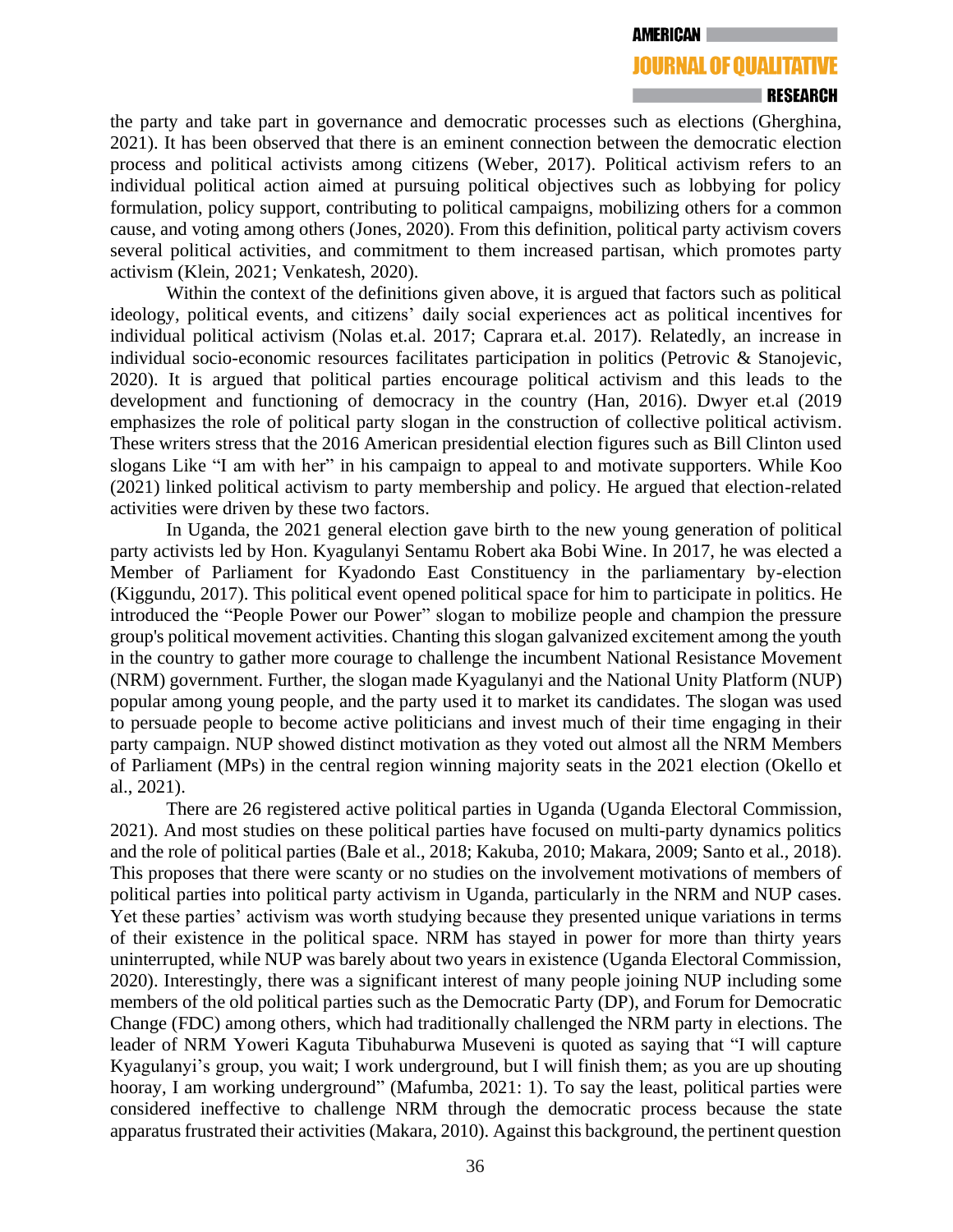raised and answered here was: did people willingly decide to engage in NRM and NUP party activism? The aim was to understand the involvement motivations of members of NRM and NUP into political activism with consideration of their participation in the 2021 general election processes in which NRM garnered 58.38% and NUP got 35.08% respectively (Kiiza, 2021). Therefore, I will argue how members of NRM and NUP were overzealously motivated in their party activities in the election period 2020-2021 and politics generally.

### **The NRM-NUP Contention**

Since Uganda transited into multi-party democracy in 2006, members of different political parties have actively participated in the democratic processes. In the current democratic dispensation, party activism has served as the centerpiece for political parties' member's political acts. To this effect, different political parties established party structures from national to grassroots levels to mobilize and recruit party members who were assets in their party activism. During elections, candidates use these structures to market their party manifestoes to potential electorates to win their support. To appropriately answer the above-stated question, this study examined the how factors and why that influenced individual political party members of NRM and NUP over their active involvement in their respective party activities. These parties were chosen as a case study because of their political contestation. The high politicization of the 2021 general election, caused sharp political activism among the members of both parties with the latter fighting to dislodge the former from power, while the former was struggling to maintain the status quo. Therefore, this study is unique in the sense that it contrasts the ruling NRM that has been in power for three decades and the remarkable emergence of NUP, a party predominantly youth and led by a young pop star with less experience in politics, demonstrated a boom of newly mobilized partypolitical activists.

In fact, since the emergence of the Kyagulanyi factor in the politics of Uganda, political party activism has been different, encouraging citizens to vote against the NRM (Mafumba, 2021). In this context, Gen. Yoweri Kaguta Tibuharwa Museveni and his NRM party built its political party activism on its political ideology, which is understood as Pan-Africanism, socio-economic transformation, democracy, and nationalism. While NUP excited its supporters into political activism using the slogan "People Power our Power." This created sharp controversy between the NRM and the NUP activists and supporters taking popular political space. The nucleus of the NRM-NUP contention in the country, especially among their staunch supporters, is over NUP as a youth-led party fighting to take over political leadership from the NRM regime, which has been in power for over three decades with the claim to establish a new Uganda with the young leader. However, NRM fighting to keep the status quo to consolidate the achievements it had registered in the past 35 years. Arguably the most important issue that made NUP win support is that since 1986, most of the youth in Uganda have never witnessed a democratic transfer of power from one leader to another (Mafumba, 2021). Second, when NRM came, it promised Ugandans a fundamental change, which was to be anchored onto the ten-point programmes. These were

- (1) Democracy,
- (2) security
- (3) consolidation of national security and the elimination of all forms of sectarianism
- (4) defending and consolidating national independence
- (5) building an independent, integrated and self-sustaining national economy
- (6) restoration and improvement of social services and the rehabilitation of the war-ravaged areas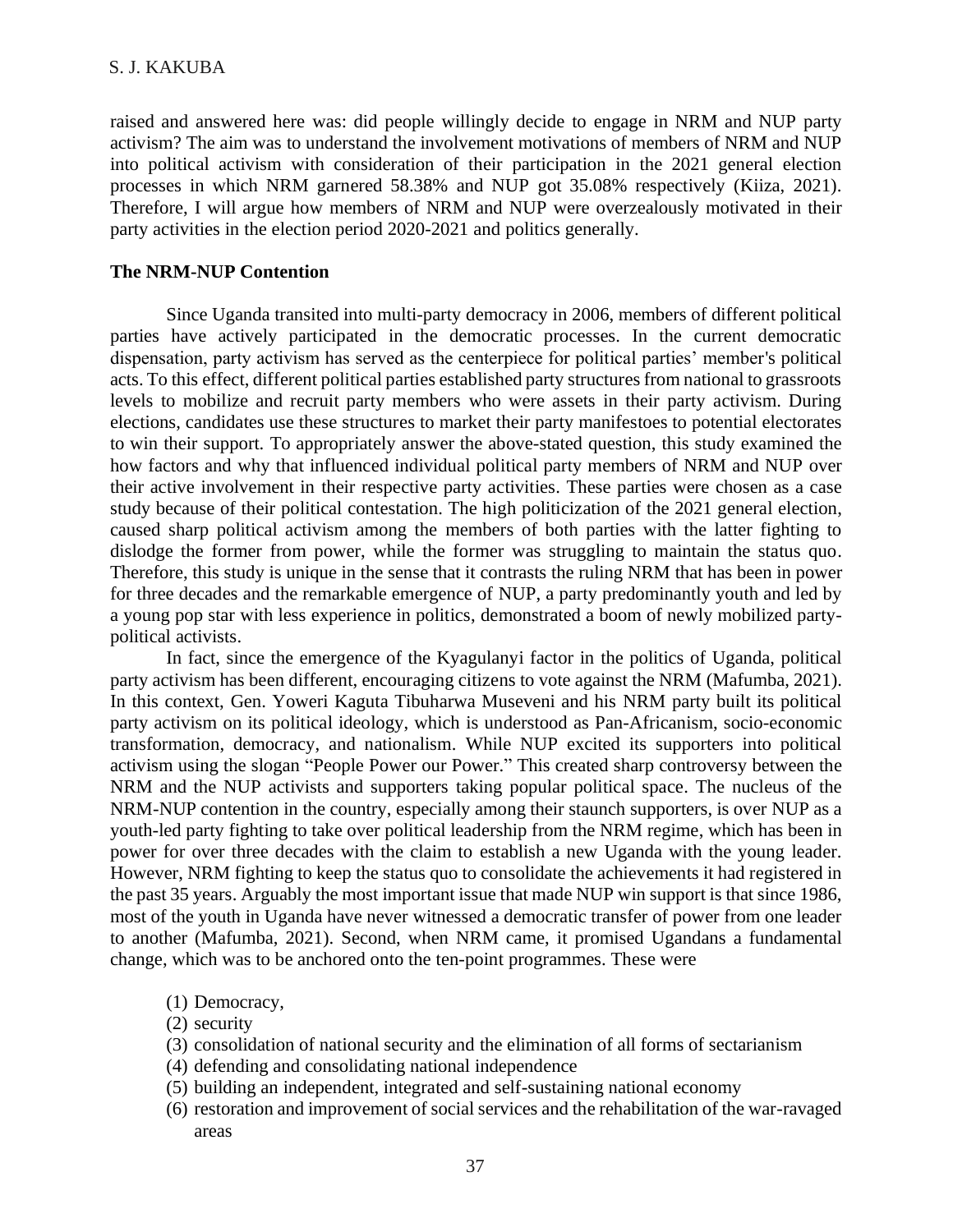- (7) elimination of corruption and misuse of power
- (8) redressing errors that had resulted in the dislocation of sections of the population and improvement of others
- (9) co-operation with other African countries in defending the human and democratic rights of our brothers in other parts of Africa and
- (10) following an economic strategy of a mixed economy (Hitchen, 2016).

The purpose of these ten-point programmes was to help the NRM government to restore popular democracy and improve service delivery, which had declined in the country. Indeed, NRM made remarkable achievements in the socio-economic and political field and became a darling of the international donor community. But over time, NRM has flawed its original mission, which had ushered in a fundamental change and abandoned the ten-point programme, and steadily engaging in authoritarian tendencies (Muhumuza, 2009). Besides, the NRM government had failed to appropriately fight corruption and provide a clear roadmap for a democratic political transition in the country, despite multiple anti-corruption measures and democratic institutions put in place respectively (Amundsen, 2006; Kakumba, 2021). This has resulted in institutional decline as the regime struggles to remain in power (Helle & Raknar, 2016) Therefore, they felt they needed to see a change in state leadership.

Perhaps interesting to know is that NUP, which is hardly two years since it took over National Unity Reconciliation and Development Party (NURDP) and changed its name to NUP, had never been in power. NRM was tussling off with opposition parties NUP, DP, and FDC, including independent candidates to retain state power. However, opposition parties, including NUP, considered that intimidation, harassment, arrest, and detention of its supporters were stagemanaged by NRM to weaken them. With such experience, the NUP leader and his supporters pursued its mission, and this perpetually created rival tension between NRM and NUP supporters, with NUP demanding change and determined to bring an end to the longest-serving government in Uganda since independence. The leader of NUP concentrated on socializing his supporters into believing and developing the perception that NRM since it ascended to power, has been using tactical manipulation to remain in power. Markedly, NUP supporters had been harassed, intimidated, arrested, and detained, and others arraigned in courts of law and remanded (Wandera, 2020).

It is worth noting that the transition to electoral democracy occurred in 1996 after the NRM had been in power for a decade and that it has dominated political power for more than three decades. However, the restoration of multi-party democracy saw the revival of old political parties and the registration of new political parties, including the party that gave birth to NUP, which unexpectedly drew the support of many Ugandans, particularly the youth. This threatened NRM as NUP appealed and attracted the loyalty of the young people to widen its popularity and influence to challenge its power. While on his campaign trail, the Artiste turned a politician Kyagulanyi Sentamu Robert was arrested in Luuka district on account that he had contravened Standard Operating Procedures (SOPs) imposed by the government to prevent the spread of Coronavirus (Covid-19). These SOPs restricted the holding of political rallies and other social gatherings like congregation prayers and weddings, among others that attracted big crowds of people. While in police custody, his supporters organized a protest in major towns opposing military and police brutality and other political violence against the opposition; this protest left many dead, beaten, and arrested (Epstein, 2020). There was notably perceived unfairness, which NUP translated as an NRM effort to constrain its ability to effectively conduct its political campaigns and other party activities. In this context, NUP was forced to seek international community support from whom the NRM depended heavily to run the country with the hope of mounting pressure on NRM to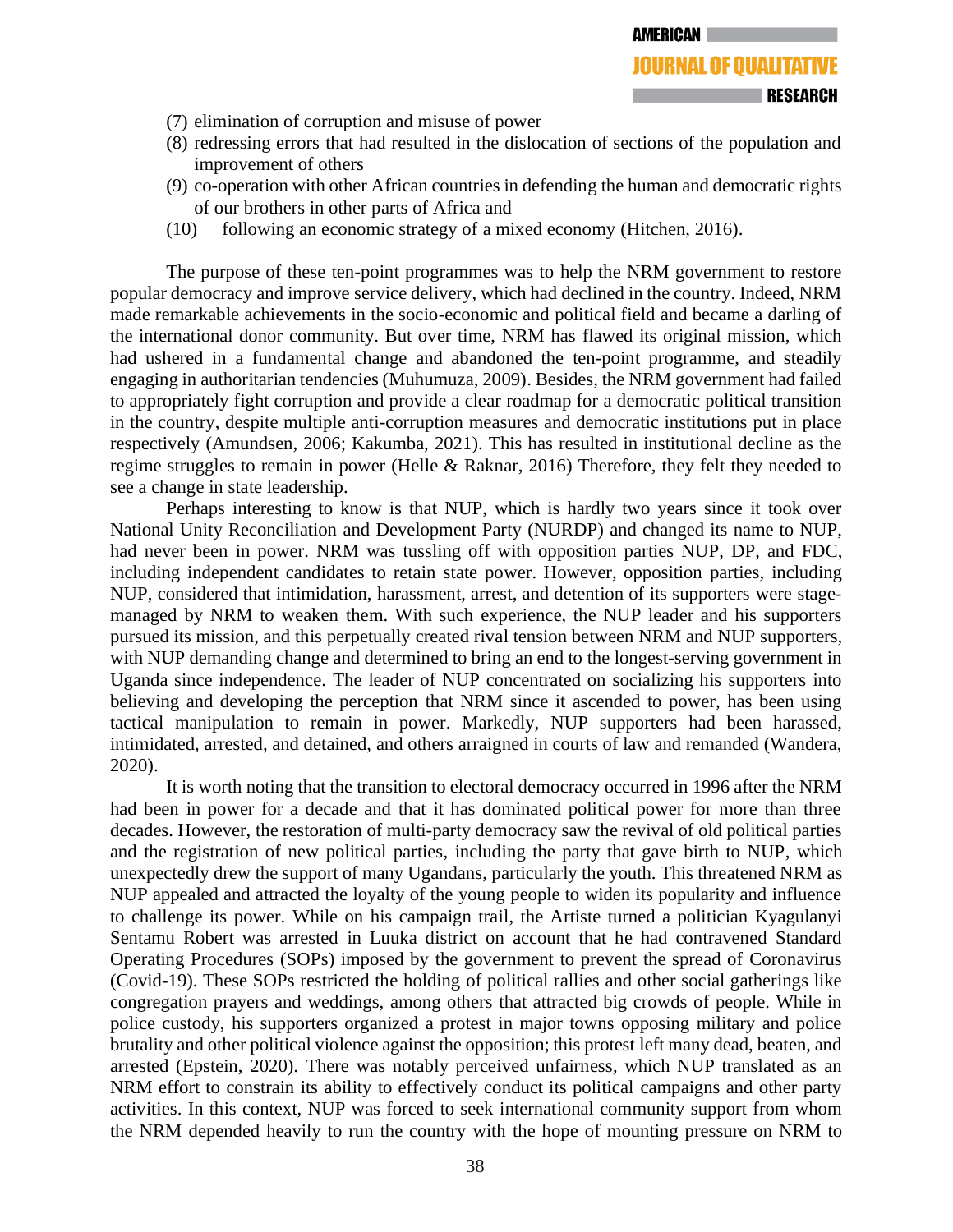allow a leveled political field (Mafumba, 2021). NUP leadership perceived the treatment received from NRM in their interaction in the democratic process as a failure to live up to the promises it made when it came to power. Finally, NUP leadership was perceived and referred to by NRM as incompetent to be entrusted with state power to run the government. The President General (Gen.) Yoweri Kaguta Tibuhaburwa Museveni is quoted to have said, "politics is not singing music where you go to a club and entertain people, the leader of NUP should concentrate on music but not politics" (Mafumba, 2021: 1). But, such a comment did not threaten the 38-year-old NUP leader, Hon. Kyagulanyi Robert rather mounted a serious challenge against the incumbent regime. The year before the general election, he conducted campaigns urging the youth who had attained 18 years and above to register and get national identity cards to enable them to participate in the 2021 general election. Interesting about the 76-year-old Gen. Museveni is that he is the longest-serving President compared to previous ones. In 1980, he formed a political party (Uganda Patriotic Movement [UPM]), which participated in the general election held in the same year, but he rejected the results that it had been rigged. In 1981, he launched a guerrilla war against Obote's democratically elected government, but the army led by Tito Okello overthrew Obote. This did not stop Gen. Museveni's liberation war struggle, even though there was an initiative for peace talks to end the war (Balam, 1987). On January 26, 1986, he ousted the military government that had overthrown Obote in 1985 after leading a five-year guerrilla war (Nabudere, 1987). The NRM-NUP leadership politicking shaped the perception between NRM and NUP supporters in the country.

### **Literature Review**

Political party activism has been widely studied from several perspectives, and some of these studies were examined to determine the extent to which they relate to this study. What dominates the existing literature on party activism is the question of what motivates people to participate in political activities and how they count on their political behavior and party activism. Therefore, this study reviewed the existing body of knowledge from the perspective of how Ugandans were socialized and how this motivated political party activism. Heaney (2020) in the study he conducted in America points out that three factors, that is, media communication decentralization, political polarization, and institutional illegitimacy motivated citizens into political activism. Besides, it was found that slogans were a strong force that shaped the individual identity and encouraged them to engage in political party activism (Dwyer et.al 2019). Hassan (2012) examined the impact of political events, which proved useful in the study of political activism because he found that, it influenced people's creativity and innovation in politics. Bale et al. (2018: 667) in their work found that issues such as "expressive incentives, people's efficacy, and selective process helped people to express their political party's ideology to achieve their political goals. Similarly, Webb et al. (2020) in their revealed that networks were extremely relevant in bringing people with the same political ideology to work together in their political party. They stressed that creating networks was built on common values, norms, and goals. The interaction based on these aspects leads to a strong voluntary commitment to political participation.

Internal party politics, make some party members who actively played key roles in their party activities leave and join other political parties, where they are recruited and recognized as members (Nonnenmacher & Spier, 2019; Santo et al., 2018). They further indicated that political parties engaged in politics based on ideology addressed issues such as economic freedom, the state taking a central role in socio-economic progress, and the freedom of their people. Their study also revealed that party members are ever out to contribute veritably by securing the ideals of their party at any cost. For example, Nonnemancher and Spier (2019) stated that when political parties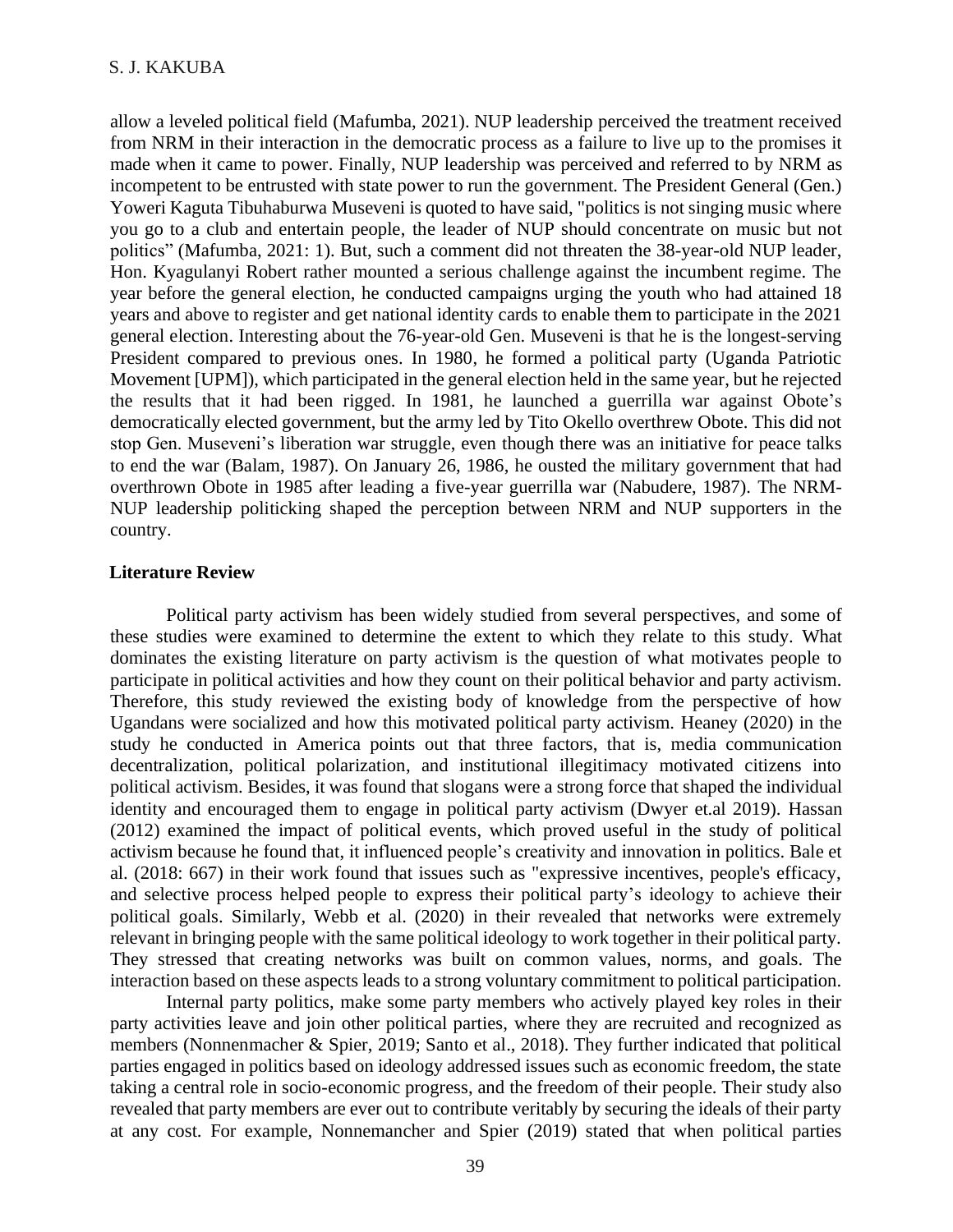### RESEARCH

demonstrate to be an effective representative of the citizen's social-structural dynamics, significantly motivated them to be part of the political party activism. In their study on party activism in Austria, Abdou and Rosenberg (2019) revealed that the implementation of party policy was central in motivating party members into party activism. Other studies, such as Diaz and Valji (2019) emphasized that people got obsessed with party activism because of their party's policy inclination to issues such as gender and racial relations. They argued that once individuals internalize that their party agenda serves their socio-economic and political interests, it is easier for them to frame their line of support and action for the party activities to pursue their interests. In the same vein, Lockwood and Kronke (2018); Vecchione et.al. (2015) in their studies emphasized demographic factors such as age, income, education, and gender, and performance of the government as being important in arousing citizen political activism. They argued that education was instrumental in empowering people with the cognitive ability to actively participate in political activities. These signify that party members are motivated, for instance, either to vote or vote out leaders to reward and punish them, respectively. These studies clearly show that political parties must teach their members the values and ideals of their party so that they can stand and defend them and they should strive to perform to the expectations of party supporters.

Quintelier and Hooghe (2011) and Mills (2019) found that political ideology is a springboard that brings together political actors sharing similar political ideals and motivates them into shared political action. This explains that it acts as a point of reference for the political actors to work together. Mentoring individuals in politics helps them to develop political skills and knowledge that motivates them in political activism (Finnemore & Jurkovich, 2020). If members of political parties do not have a strong attachment to specific political ideology and their party membership, hardly engage in party activism (Wagner, 2016), suggesting that political party ideology is a key that kick-starts party members' political activism. Studies such as Giugni and Grasso (2021), Haute and Kernalegenn (2021), and Caldeira et al. (1990) emphasized citizens' link to their political parties inspires them to participate in different political activities such as voting and protest among others. Similarly, political parties in Uganda strive to ensure that their members actively get involved in the electoral processes to express their opinion and take political decisions on matters that affect them. Therefore, I argue that party activism can be determined by the intensity of understanding and the more feeling of attachment to a political party ideology.

Neundorf and Smets (2017) and Weiss (2020) in their study findings revealed that young people learn and get motivated into politics because of their exposure to it by their families. They stressed that children were likely to take on their parents' political label and behavior and even become more active in politics than were their parents. This suggests that a family plays an important role in exposing its members, especially children, to politics. This demonstrates that the learning of political attitudes, beliefs, and values from parents was passed down to their children. However, the study of Finnemore and Jurkovich, (2020; Malafaia et.al. 2021) reported that knowledge and skills obtained from educational institutions enable individuals to gain political participation ability and interest in politics. In earlier studies, many authors stressed that education is crucial, and it matters a lot in shaping young persons' attitudes toward participation in politics (Weiss, 2020; Fuenters-Moreno et.al. 2020; Huckenstein et.al 2018; Agerberg, 2019). This is instructive that educational institution produces not only a human resource for the labor market, but they act as a training ground for students' political activism. It could be stated with little fear that educational institutions offer knowledge and services that motivate people to have a strong feeling that their involvement in political activities contributes to the development and effectiveness of the democratic political process. Namasinga and Skare (2020) in their study found that political activism was more driven by dissatisfaction expressed by the opposition coming from the presidential election, which motivated them to engage in "walk to work" protests.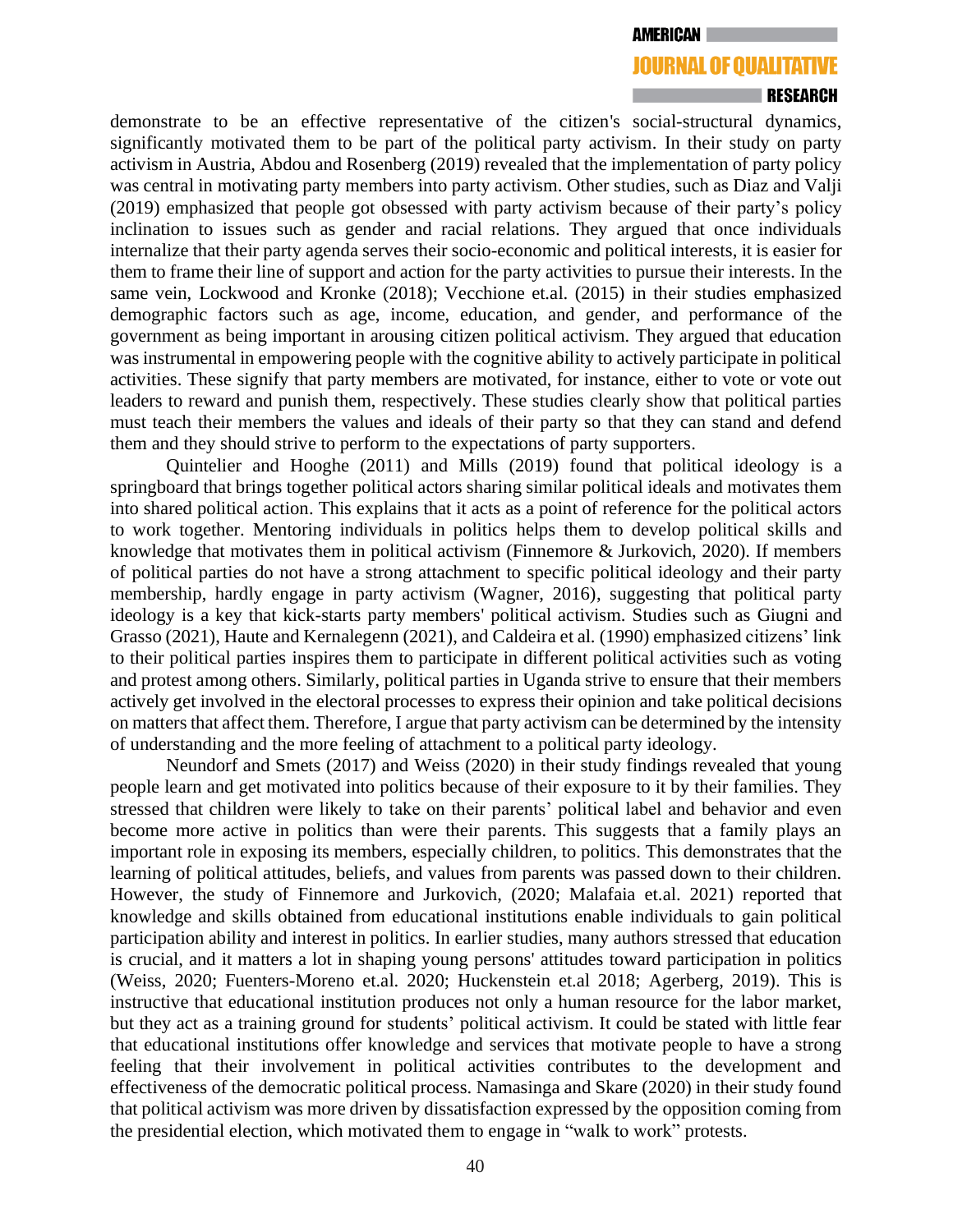Other studies like Anderson et al. (2018) underscored the role of media, especially social media, that it was a toolkit used to create awareness among people, who in turn, whetted their enthusiasm for political activism. Similarly, Lobera and Portos (2021) found that political party information disseminated through social media increased its visibility to mobilize support. Their study further revealed that political events such as political rallies, protests, and participation in boycotts were significant in influencing both off and online citizen political activism. On the contrary, Wike and Castillo (2018) in their study found that freedom of expression and speech, police misconduct, poverty, and government corruption were central factors that motivated citizens into political activism. However, despite the vast literature theorizing about various political socialization agents being responsible for shaping political activism, this body of knowledge shows under-appreciation from the Ugandan perspective, which the researcher believed was necessary to exploit. But the fact is that several scholars have attended to how individual citizens are motivated into party activism. Therefore, I argue in this study that greater party activism thrives on diverse important insights derived from the exposure to political information, events, political discussions, and the political environment. These can be sufficient forces to push members of political parties to get involved in political activities.

### **Theoretical Framework for Analysis**

The purpose of this study was to gain an insight into what brought about robust political activism between NRM and NUP during the 2021 election processes. Two theoretical approaches advanced by Eurocentric scholars were found suitable as the framework of analysis of this study. This part of the study examines how the variables identified using the two approaches influence individual political actions. Civic Voluntarism and General Incentives Theories present that individual political activism initiative is influenced by multiple factors. The former assumes that for a party member to engage in party activism, one should have a certain level of motivation that makes him or her want to do so (Uhlaner, 2015). Based on this assumption, involvement in political activities occurs in response to different socio-economic-political incentives. Verba et al. (1995) argue that individual member political party activism is not only driven by socio-economic resources, effective recruitment, and psychological engagement but also the level of attachment to political party values and policies. Furthermore, it stresses that people participate in politics not because they have adequate financial resources to contribute, but because of three major factors, that is, time to participate in political activities, finance, and civic competence. Every political activity requires time to accomplish it. In the same way, party members use the money to facilitate their party activities. Therefore, a combination of these resources matters a lot in influencing people to become political party activists (Bob-Milliar, 2011). It further mentions that political efficacy among people is built on political knowledge, the level of interest in politics, understanding of political developments, and the ability to influence politics (Hu, 2016). Also, Civic Voluntarism maintains that social networks such as the workplace, social gatherings, voluntary self-help activities, political parties, families, and peer groups are important factors that stimulate and mobilize people into action. Therefore, resources are important factors in influencing individual participation in political activities to achieve desired political objectives. It is within this lens that this study explored whether the same factors were central in influencing the NRM-NUP political activism.

The latter theory as presented by Gallagher et al. (2002) argues that before people engage in political action, they conduct a cost-benefit analysis in terms of non-materials and materials aspects, which spur political activism. It looks beyond dividends or outcome incentives derived from political activism and factors raised by the former perspective. The focus is on the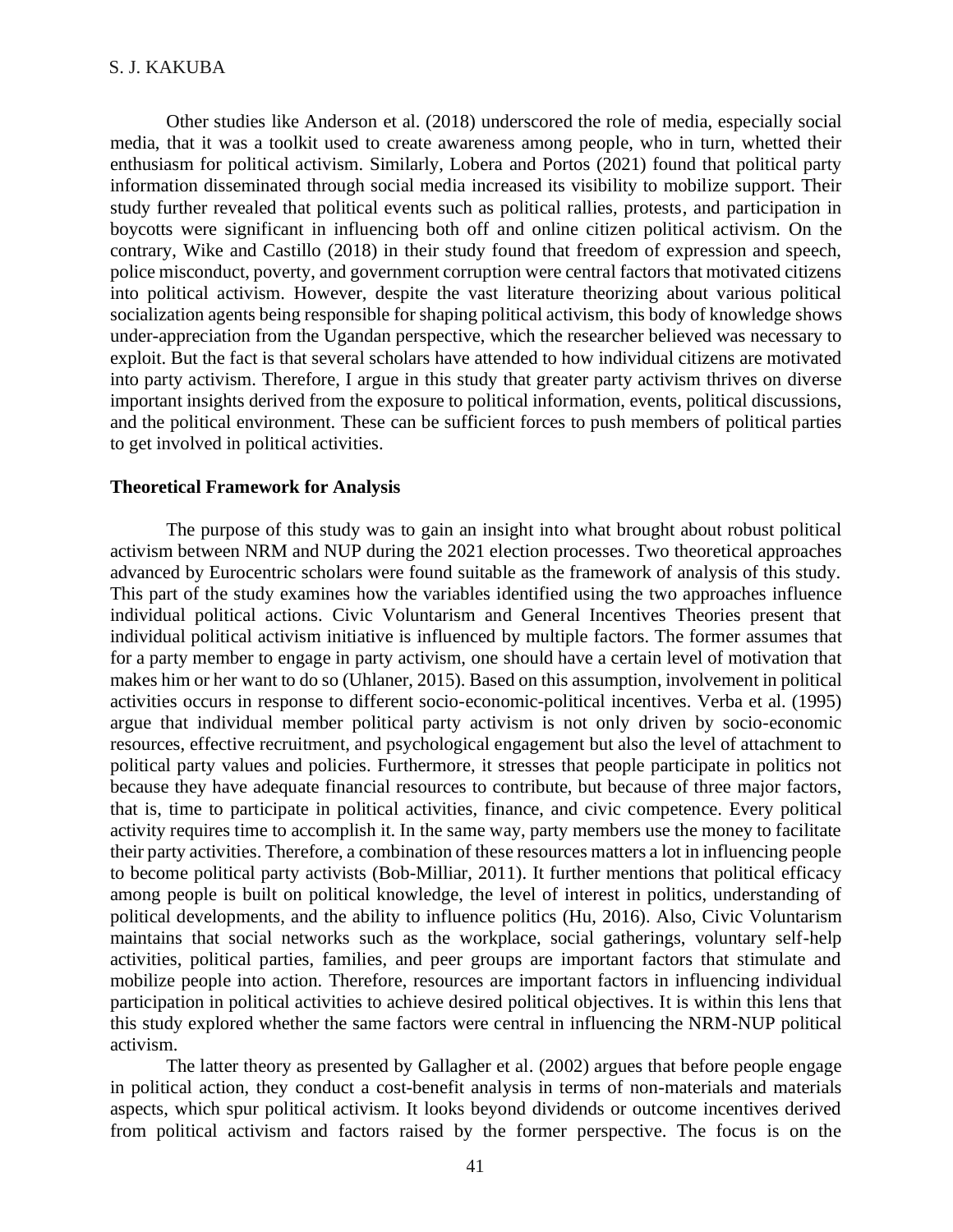#### **AMERICAN**

# **JOURNAL OF QUALITATIVE**

## RESEARCH

psychological satisfaction feeling of the people got from political participation. For instance, political participation processes provide the fertile ground from which people learn values and behavior patterns appropriate for the functioning of the political system. Thus, the general society values, which lead to the development of political attitudes that make people active in politics. The party vision and ideology are considered among the factors that motivate people into political activities. People with political party ideology are excited to actively provide expression of their party's ideas and associate with those with whom they share their ideology, beliefs, and political feelings (Freeden, 2001; Lewis et al., 2021; Pickup et al., 2021). This process inculcates political values, and relevant political information, which promotes interaction of the members of the political parties. This also creates an active involvement in political party activities as party loyalists anticipate gains and become full-time experts in party politics. Therefore, they associate themselves with the party ideology, which aligns with their own socio-economic and political interests. In this regard, a political party provides a platform for its members to articulate their political issues. In turn, they are expected to adhere to the beliefs, values, and norms of their party as their cardinal role to develop and maintain group solidarity (Boggild et al., 2021). That aside, General Incentives Theory further maintains that emotional political party attachment contributes to the building of party activism among political party members (Bohm, 2015). The conceptual framework derived from the above theatrical underpinnings is illustrated in Figure 1 below.

### **Figure 1**



Figure 1 presents conceptual mapping, party ideology, and slogans were considered assets that a political party can use to build networks, political trust, and motivation which in turn creates satisfaction, and perceived impact to cause party activism among its members. The wide network relations, political trust, and motivation created among the members enable them to engage in party activities. These forces help them acquire relevant political skills and knowledge that they use to champion their political interests and their party goals. Therefore, NRM-NUP motivation and capacity for their active participation in political processes were hypothesized to have been shaped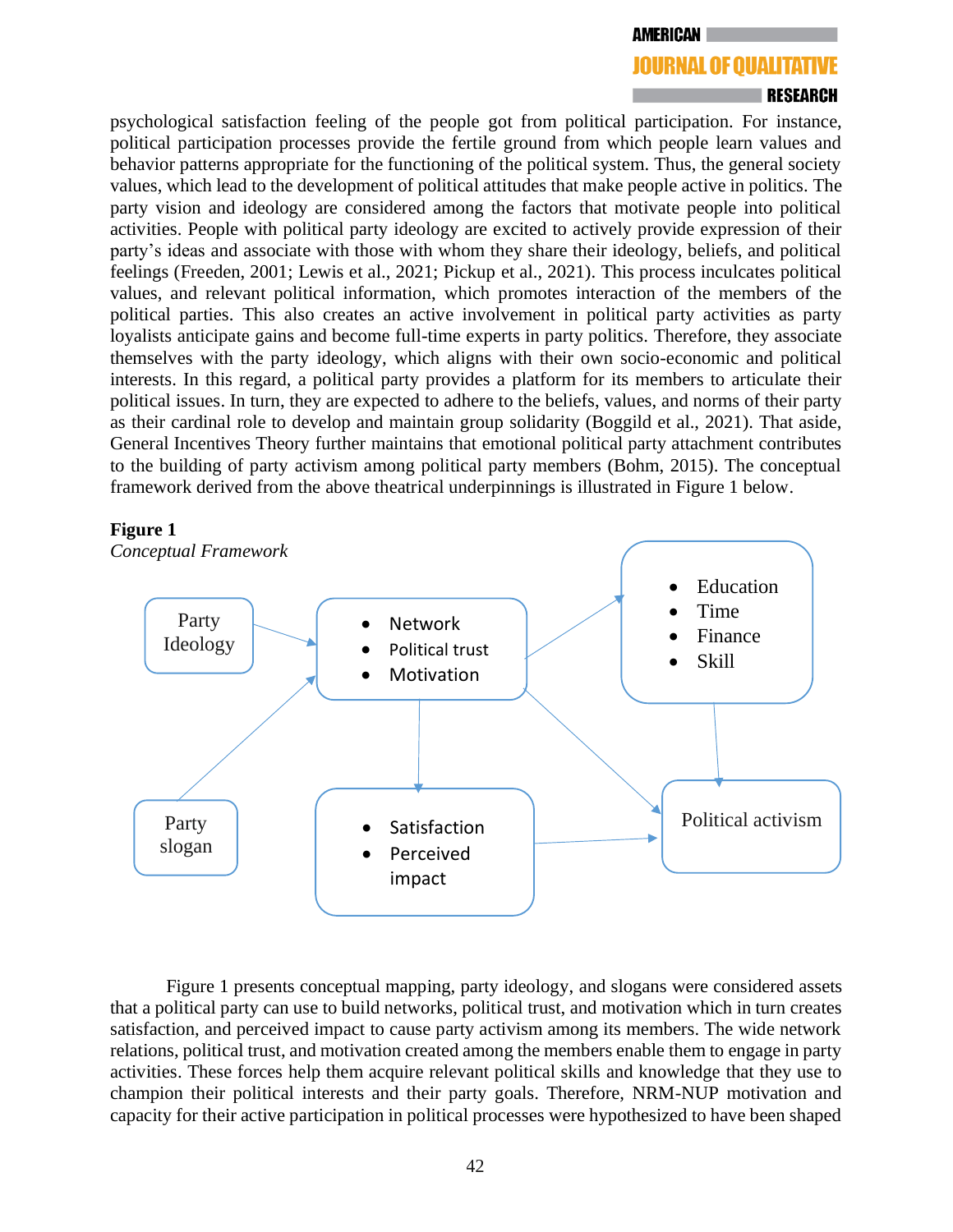by their individual early life experience at family, institutional, and workplace levels. I assumed that these socializing agents provided opportunities for developing their physical and psychological involvement in party politics. Therefore, I argue that party activism results from individual citizen exposure to political information that creates their interest and ability to identify with political activism.

# **Methodology**

This study used a qualitative literature research strategy to further discuss and take forward the development and enrichment of the current body of knowledge that explains party activism. Several relevant peer-reviewed journal articles, chapters in books, newspaper reports, and other documents reflecting the concept of party activism were reviewed. These were accessed using the Google search engine with the help of a combination of phrases, that is, "party activism," "political socialization," and "engagement in political party activities." Meanwhile, the interview guide was designed based on the theories that were adopted in this study to generate the data. The purpose was to better understand how party members were motivated to get involved in their party activism. Thus, secondary and primary data were collected. The aim was to understand how members of NRM and NUP' were socialized into political activism and what incited their willingness to get involved in their party activities. The primary data were collected between September 2020 through February 2021 a period before, during, and the aftermath of the 2021 general elections. This period was considered because political activism increases and gains a peak during the election period (Bob-Milliar, 2019).

Although the initial target was to interview fifty party activists split into equal numbers between the two parties, the intention was to have a sufficiently representative sample that would be considered robust enough for qualitative research (Malterud et al., 2016). But only twenty-four were selected and interviewed. Purposive sampling as recommended by Benoot et al. (2016) was used to choose eighteen respondents from the respective parties, while six respondents equally split between the two parties were selected using the snowball sampling technique. The snowball was used to identify the initial participant who nominated other eligible respondents to participate in the study (Thomas et al., 2014). I asked a willing participant to identify respondents to participate in the study. Participants in the study were selected because they were knowledgeable front-liners party activists. They were also considered because they strongly identified with the respective parties and had rich quality experience in active electoral party politics. Besides, while using the purposive sampling technique, I placed my primary emphasis on ensuring that the participants chosen would provide representative information to reflect views on the population from which participants were selected. To ensure the quality of the study and reduce subjectivity sampling, I applied the saturation concept where I had to stop sampling and interviewing after noticing that answers were becoming repetitive (Guest et al., 2020; Sebele-Mpofu, 2020).

The data collection method used in this study was an interview. This involved an interaction between the Researcher and the sampled participants (Flick, 2018). This instrument was used to get an in-depth insight into why respondents became political party activists. Perhaps important to know is that the qualitative method was used because of the complexity of human behavior to respond to and understand different social-political issues that affect them (Bryman, 2015). After interviewing the first respondent, this respondent was if he had a friend doing a similar job who was willing to participate in the study. In that regard, other participants were contacted through the initial respondents. This process became useful in reaching out to potential respondents with insightful information that was required for the study. One-on-one interviews were conducted with eighteen and the remaining four were contacted through mobile telephone calls. Before engaging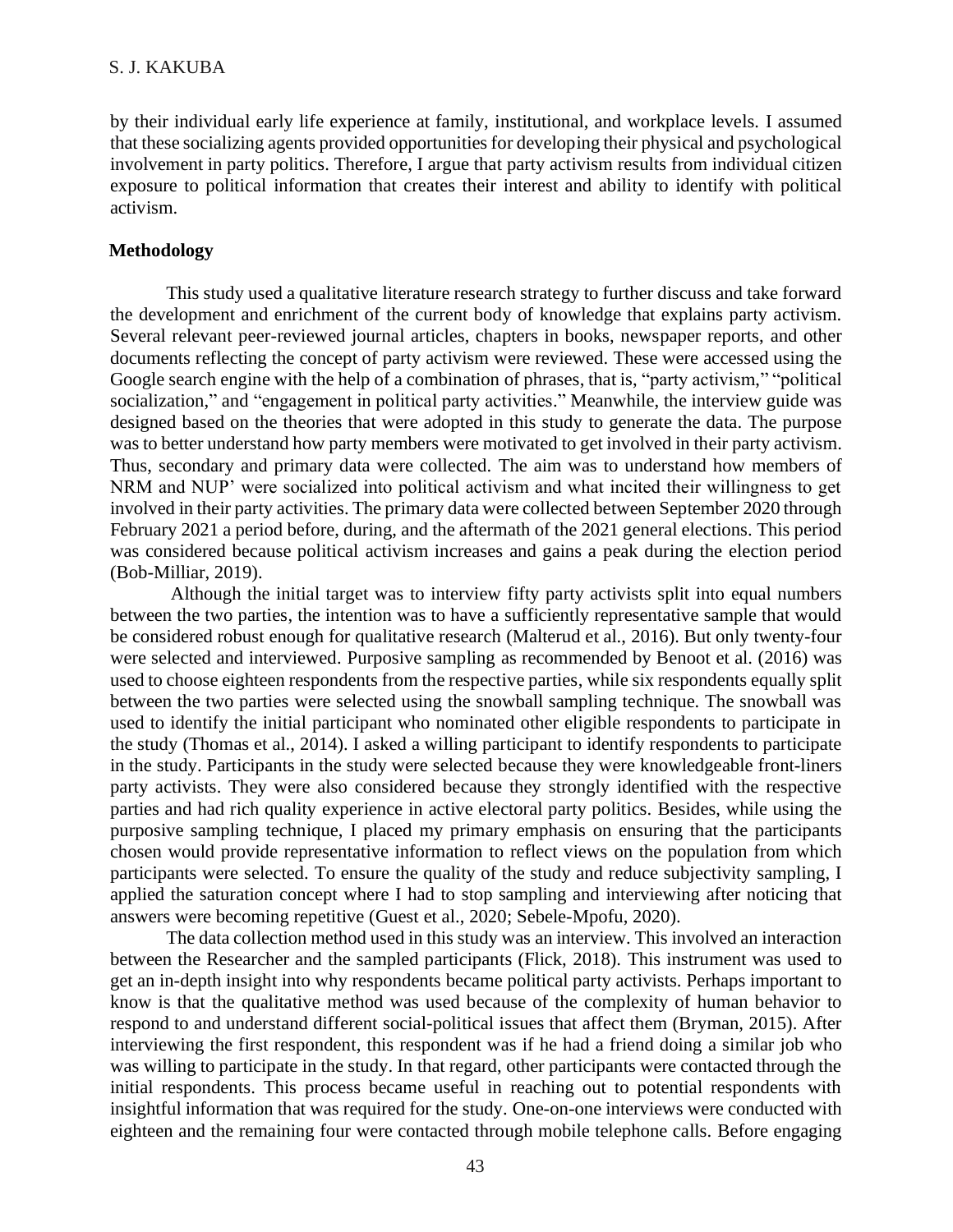# RESEARCH

the respondents in a biased interview, they were briefed about the purposes of the study for the interview and how relevant their views were to it (Robinson, 2014). The in-depth, face-to-face interview lasted for 1.30-1.45 hours. Some interviews were held in 2020, particularly during campaigns, while others were conducted after January 14, 2021, general election at either the respondents' homes or offices as they so suggested.

Furthermore, questions asked were guided by variables that emerged in the theoretical framework and literature review discussions to seek respondents' perceptions and opinions on their involvement motivations to engage in party activism. This covered their past political experiences, individual perceived reasons why they became party activists, and how were important to them. Before any analysis was done, data were classified and categorized into a set of codes using selective coding after which data were transcribed and analyzed into relevant themes based on the interview field notes and literature review (Corbin & Strauss, 2015). For easy analysis and logical presentation of the data, themes and codes were deductively and inductively derived from theoretical and practical aspects based on civic voluntarism and general incentives theories.

The coding of data was guided by what the two theories adopted to inform this study proposed to be the main involvement motivation factors of the individual citizen to participate in politics. This coding process led to the adoption of five themes, that is, the role of political events, political ideology/party slogan, political party, the first family exposure experience, and educational institutions in steering involvement motivations of citizens into political activism. Similarities and differences collected from the respondents regarding their perception of how these socialization agents motivated and socialized individual citizens were written. The study was conducted in Kampala, the biggest city and the capital of Uganda, which is both a center of commercial and political activities in the country from September 2020 through February 2021, where the respondents were residents. This was a period when Uganda was preparing for the general election and members of different political parties were expected to engage in vibrant party activism, as Bob-Milliar (2019) noted that levels of political activism increased during the election period.

However, there are important points to note here. First, unlike quantitative research, which allows generalization from a representative sample, this study, being qualitative research, does undraw the generalizability of the findings. Therefore, the results discussed in the paper should not be considered to be generalized representative of the entire NRM or NUP party members' views. Second, the fact that the study drew participants from Kampala, the capital and biggest city of Uganda. The study would probably be different if participants were also drawn from both urban and rural areas. But to guarantee the analytical quality process, a triangulation of data was used since the aim was to predict NRM-NUP members' political behavior (Provost, 2011). Additionally, the researcher also used direct self-reported quotes as voiced by the respondents to detach himself to present a clear unbiased explanation of the data. All respondents whose views are directly quoted are referred to by the pseudonym in the text. Nonetheless, the findings of this study provide a deeper understanding of the formation of party activism in Uganda. Therefore, this study contributes to the existing body of literature within the field of Political Science particularly electoral democratic politics: the ideals individual citizens experience in their lifelong learning to form a basis of their active involvement in political activities (Neundorf & Smets, 2017).

# **Study Findings and Discussion**

Table 1 presents the demographic profiles of the respondents.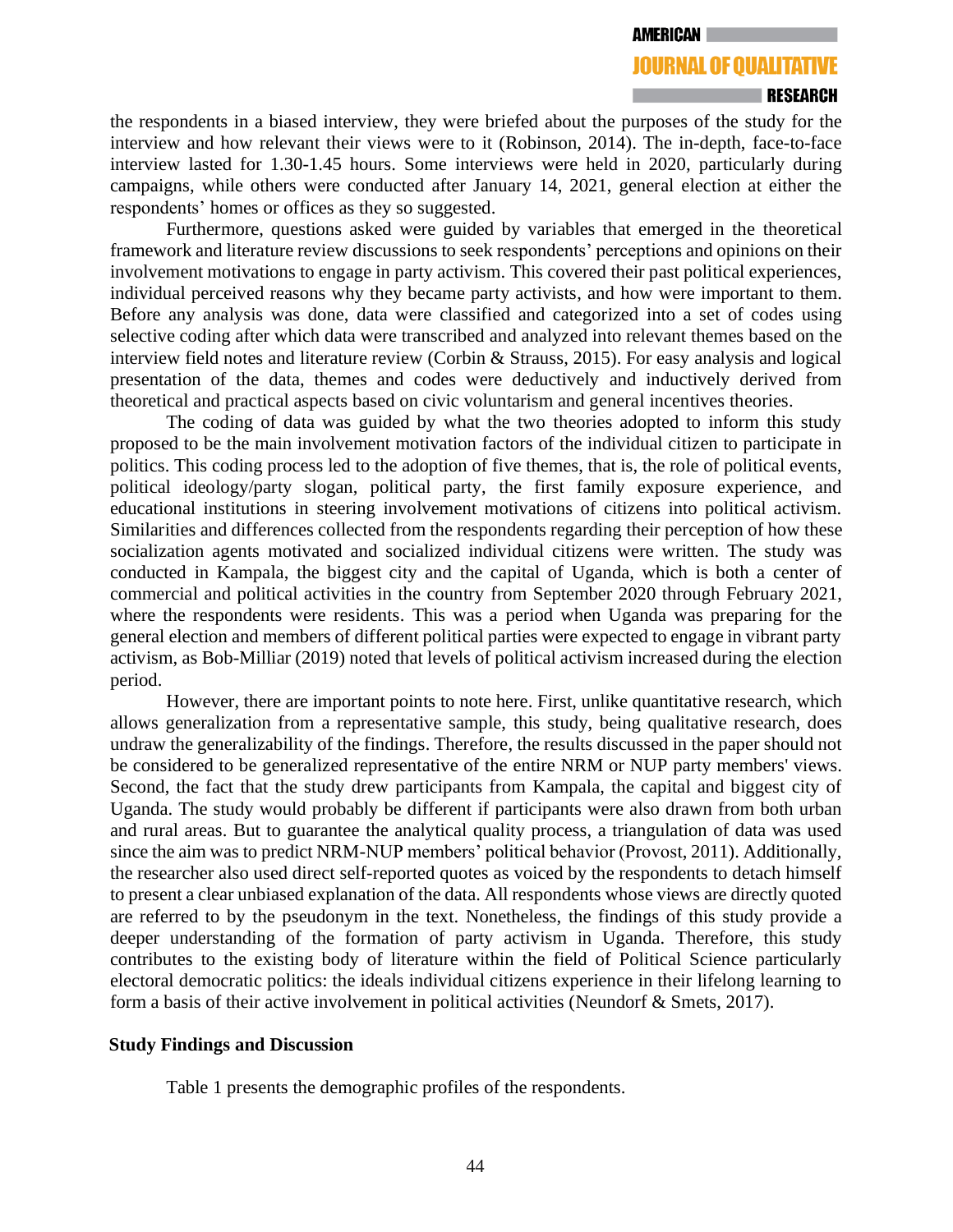# S. J. KAKUBA

**Table 1** 

| Gender               | <b>NRM</b> | <b>NUP</b> | $\frac{6}{9}$ |  |
|----------------------|------------|------------|---------------|--|
| Male                 |            | 9          | 70.8          |  |
| Female               |            |            | 29.2          |  |
| <b>Young Persons</b> |            | 8          | 50            |  |
| Older persons        | 8          | 4          | 50            |  |
| Higher education     | 12         | 12         | 100           |  |
| Teacher              |            | 4          | 37.5          |  |
| Lawyer               |            |            | 29.2          |  |
| Journalism           |            |            | 12.5          |  |
| Social Worker        |            |            | 20.8          |  |

| raviv r |                                         |  |
|---------|-----------------------------------------|--|
|         | Demographic Profiles of the Respondents |  |

*Note.* Field survey.

Table 1 reveals that the demographic profile composition analysis of the respondents of the two parties, the majority (70.8%) of the total respondents were male, while, the remaining 29.2% were female. Respondents were on average 39 years old. An important point to note is that NUP respondents were majorly young persons while the NRM respondents were old. The educational background showed that the respondents were university graduates. This implies that participants were mainly from the party elite class. But notable findings on profession revealed that there was a diversification of participants, the majority (37.5%) of whom were teachers, 29.2% were lawyers, 12.5% were journalists and 20.8% were social workers. Although the demographic profiles of the respondents were noted, they were not taken into consideration since the focus was not to link the information provided by the respondents with their demographic profiles. But the interest was to establish NRM-NUP members' involvement motivations in political party activism, respectively. Due to time constraints to conduct a comprehensive field survey to cover a wider geographical scope as well as difficulties associated with COVID-19 SOPs adherence.

#### **Political Events**

Political process theorists argue that the dynamic participation of political parties in democratic processes contributes to personal and community change (Quintelier & Hooghe, 2011). In preparation for January 14, 2021, general elections, different political divides in Uganda started campaigns, including the incumbent NRM government, which was striving to renew its mandate with the people for the sixth term in office. NRM presented itself as a government that was out to secure a future for Ugandans and NUP was promising to liberate Ugandans from NRM's dictatorial regime and lead them into a new Uganda, respectively. To win support, each party strived to organize political events before and during the election period to shape the attitude of its supporters to become activists for their party. This study extended its scope to include political events occurrences, party ideology, and slogans. It was within these themes that respondents were asked if these variables incited into political actions. The focus was on but not limited to voting, wearing party colors, lobbying or opposing for policies of opponents, attending party meetings, financial contribution, attending political rallies, and the campaign against socio-economic and political corruption. Respondents affirmatively responded that they actively participated in these activities. This suggests that how people experience political events and interpret political activities shapes how they perceive them. Gen. Museveni's dissatisfaction in the 1980 general election acted as a catalyst for him to mobilize a few Ugandans to wage war against the democratically elected government. His discontent expression in the questionable democratic process at the time spurred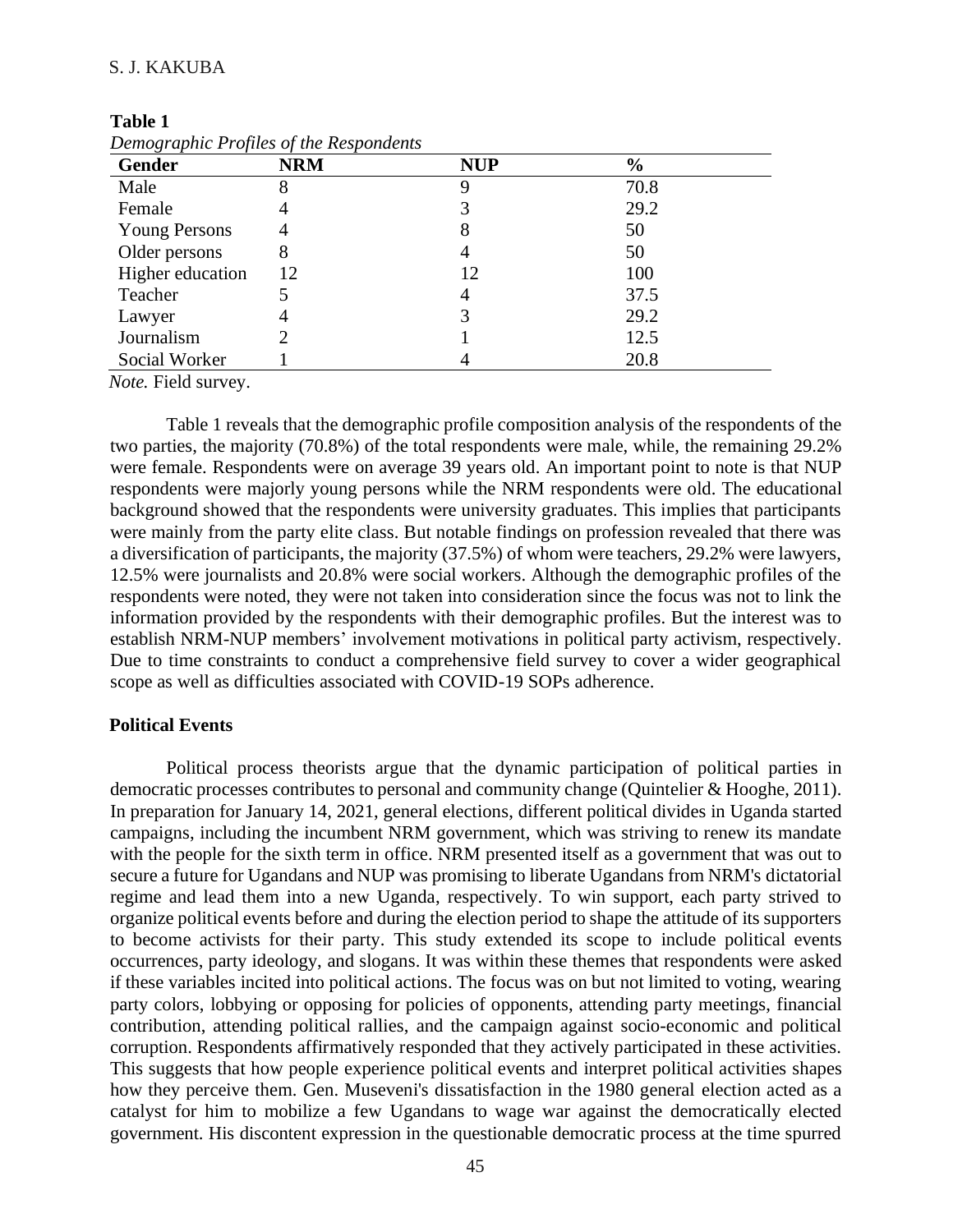# **RESEARCH**

the people to join him in the struggle he launched against the Amin and Obote regime. Not only did Gen. Museveni's political action win the sympathy of many Ugandans who were demanding change at the time, but he also gained support from the international community more significantly from Tanzania. One respondent specifically stated that:

> *I was a strong NRA/M supporter since the 1980s. Members of my family are all NRM supporters. I participated actively in the bush war struggle in Luwero, which was known as the NRM war host stronghold, I actively participated in this bush war struggle. I have attended party meetings, campaigns, and programs aimed at building Uganda. Stability and peace in Uganda have been achieved through the NRM effort. I do not support NUP. I hate it and I tell you, when I hear members of NUP addressing people, I leave the place. I cannot bear their useless political gossip, I cannot bear seeing people without clear leadership orientation background coming to power. These NUP people have no clear manifesto to take our country to a better future. I cannot interact with NUP supporters, we would end up fighting. My political stand and safety are strongly better with NRM in power. I assure you, even when President Museveni will be out of power, I will still be with NRM. Ugandans' future was secure under NRM.* (M.K)

The perception and feeling of the respondent corroborate with Bale et al. (2018); Lu et al., (2016) study, which found that the occurrence of political events and involvement in political activities affects individuals' cognition. Respondents reported that it was far-fetched to see NUP's formidable ability taking over power from NRM in 2021. It was argued that though there was excitement among NUP supporters that they were determined to bring to an end to NRM domination control of state power, it lacked formal structures. The task ahead of NUP was to articulate its policies to the people as an alternative to the NRM regime and how they were viable in answering citizens' demands.

> *I am a supporter of NRM since its initial stage. It is no harm if I admired NUP for its ambition to compete for the most top position in the country, but when NUP failed to establish structures at the grassroots, it had no chance of wining the 2021 general election. It could not manage the state. I began gradually to become active in NRM activities after seeing that NRM had established its struggle on a well-defined political ideology that appealed to citizens' interest and welfare, and demonstrated worth to manage the country. NUP disappointed me in its conduct toward NRM, which had served Ugandans for more than three decades. NRM has better agenda that acts in the interest of the masses compared to NUP. (B.S) If we are to address our socio-economic and political problems in our country, we the people should awaken our understanding that NRM was out to exploit Ugandans. We are being manipulated with rhetoric deceits that NRM is fully out for socio-economic transformation, democracy, Pan-Africanism, and nationalism, yet a few government officials were benefiting from the national resources. The people with whom it has social contract were neck-deep in poverty. Multiple tear-gassing of our NUP leaders, arrest, and denial to freely conduct his campaigns, motivated our smart*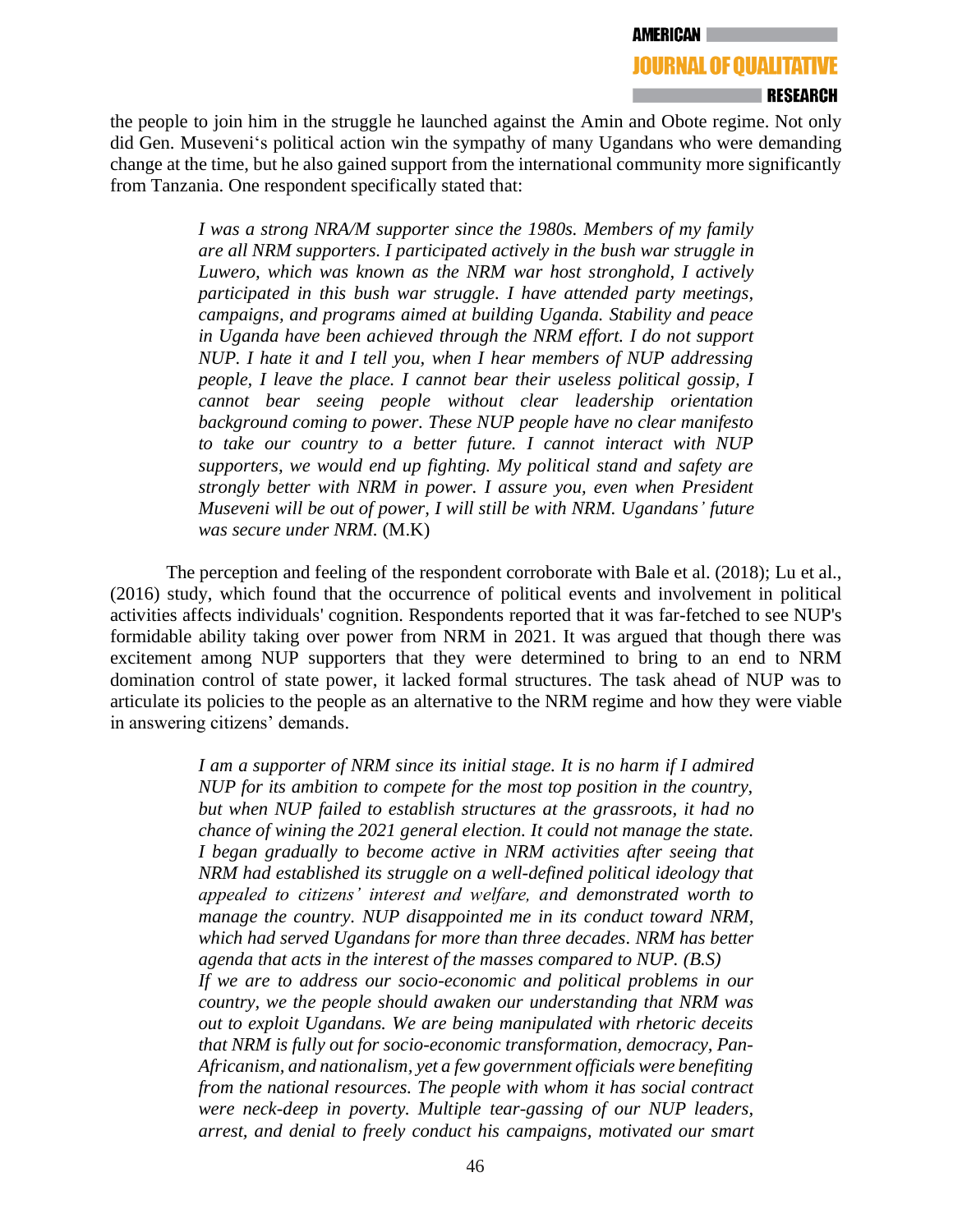*mobilization against NRM. We are in a struggle that presents Uganda to grant benefits for all Ugandans. Our presidential candidate could not freely consult the people for his presidential bid participation in democratic governance should not be a total liberal democracy, but it should allow others to come in to participate. Many people voted in presidential and parliamentary elections, but the biometric voting machines, those policing elections were partisan, NUP polling agents were intimidated, and others were compromised.* (V.A)

Notably, the occurrence of political events in whatever perspective leaves a significant mark on the cognition of those persons who experience it, which can generate political support. The 1980 general election in which Gen. Museveni, the leader of NRM, was dissatisfied with, and the poor governance at the time, partly explains why many supporters of NRM became politically active.

Similarly, the researcher found that NUP leadership and supporters expressed the same sentiment toward NRM, citing bad governance. Respondents had a feeling that Ugandans were blindfolded to believe in the dictates of NRM and that it no longer could design appropriate solutions to address the critical issues that presently confronted the people. The cry and feeling of NUP respondents were that the political field was not leveled to advantage them in the democratic process, especially election. This significantly undermined the fact elections are the biggest platform where people express themselves through their voting decision.

# **Party Ideology**

The knowledge and beliefs of people about politics and their active involvement are a result of early exposure to the basics of politics through peer groups, friends, workplace (Weber, 2017). Therefore, it was important to establish why people have gained interest to invest their scarce resources like time and effort in political activities. Marked differences among party members are visible in differences in political party ideologies. In a multi-party democracy politics, every political party has its party value system or belief system, which makes up the party ideology. This shapes the attitude and behavior of political party members how they view the world. Political party members are socialized into party ideology, such as nationalism, conservatism, and liberalism, to shape their political attitudes. Party political ideology appeals to the desire and interest of the people and attracts them into having shared political values. Therefore, it allows us to confirm an earlier study that found that party ideology inspires political party members into party activism (Mills, 2019). In this regard, the emotional attachment to the political party defines the position and loyalty party member. It can be argued in this line that political party ideology drove party members into party activism.

# *The NRM Ideology*

It was noted from the respondents, that their loyalty and a firm belief in their party ideology were exceptionally robust. All NRM respondents stated that their party's ideology fascinated them. They stressed that indeed the NRM appropriately ideology catered for all socio-economic and political rights of Ugandans. The conviction of these respondents was that their ideology upheld the aspect of freedom for human dignity.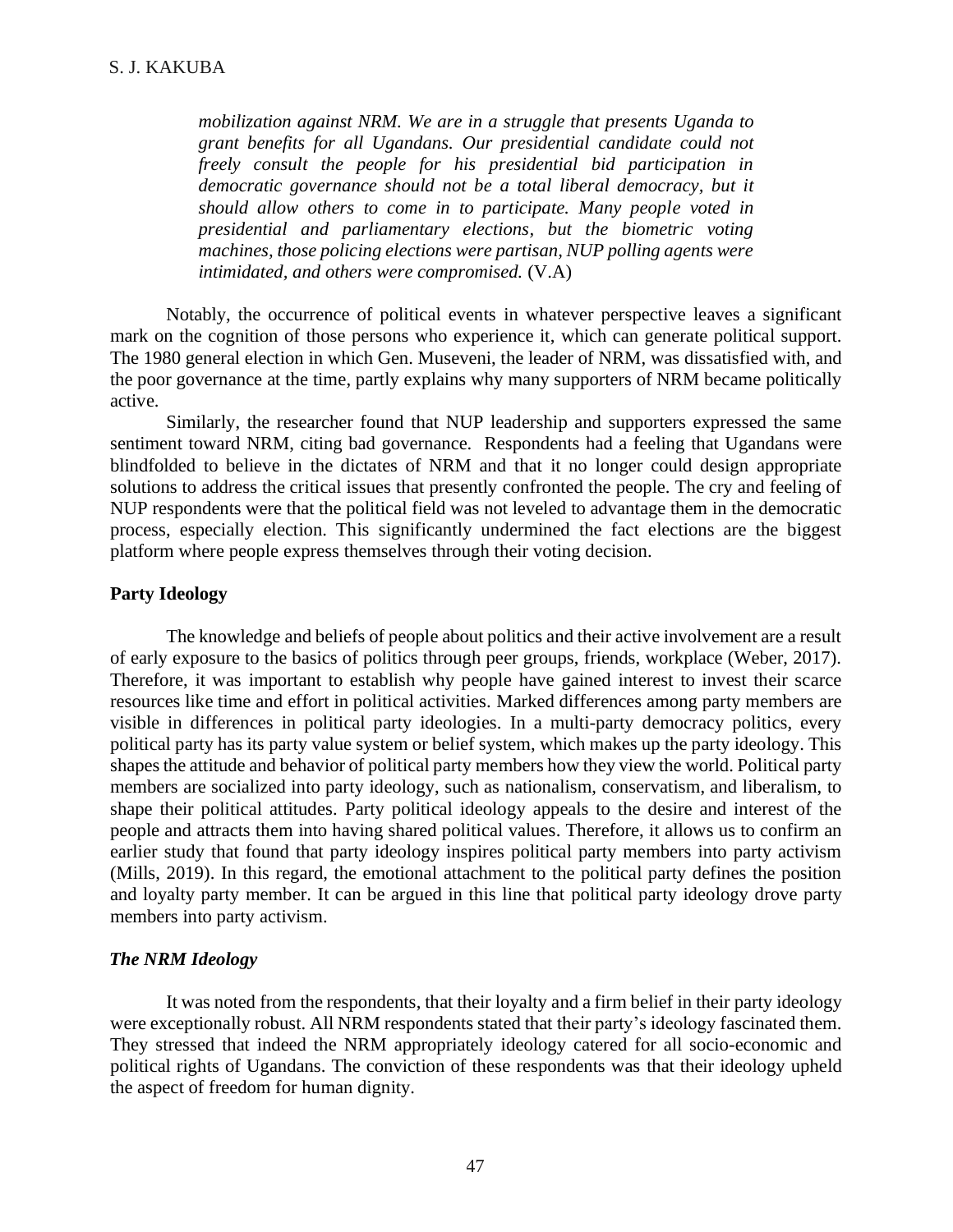#### **RESEARCH**

*Uganda is on steady socio-economic progress because of NRM. Since it came to power, different sectors in the country have developed and clear leadership of NRM. Even though Uganda, has many and different ethnic groups, NRM believes in nationalism. It is inclusive and protects the rights of every Ugandan. Uganda will soon attain middle-income status under the stewardship of NRM.* (R.K)

Notably, what can be understood from the above information obtained from the NRM respondents suggested that members of NRM were happy with their party because they felt that it had lived to its promises since it came to power. The perception and feeling of these respondents were that NRM had strongly socialized Ugandans into nationalism, urging Ugandans to shun the politics of tribal identity and religion. Secondly, NRM believed in Uganda under the leadership with the will of the people, which protects their rights. This line of thought agrees with the previous study finding that NRM hanged on political power to preserve the party hegemony, capitalizing on the mistakes of the past governments and weakness of the opposition (Tangri & Mwenda, 2010). In that regard, Ugandans were frequently reminded that NRM victories in the subsequent general election since Uganda transited into electoral democracy were a result of its vision to transform the country. It is perhaps worth noting that NRM used intimidation and harassment to weaken and create fear among any party that rose to challenge it. NRM continued to enjoy super support from rural people. Interestingly, respondents expressed that there was no point in voting NRM out of power because it was striving to develop the country to benefit all Ugandans.

> *Many people have benefited from NRM government programs. They were given starting capital through various programs like "emyooga," Saving and Credit Cooperative Societies (SACCOs), Operation Wealth Creation (OWC). As a member of NRM, I knew how grateful many Ugandans were toward the NRM government and its programme. Who dares to embezzle public funds meant to empower people to improve their household income, could face prosecution because of that. Many people were supported to start a small business by providing them with startup capital. This has changed the lives of many Ugandans.* (L.G)

Probing respondents on their understanding of NRM's ideology, they said:

*NRM liberated Ugandans from bad governance and fought for the restoration of democracy. Also, NRM fought, economically and socially, to empower the Ugandans. NRM respects all Ugandans but urges them to support programmes it initiates to change the lives of Ugandans. NRM is a mass party. Prosperity for all is the central struggle of NRM. As long as NRM is in power, Ugandans' future would be secured.* (L.G)

The dominant opinion and feeling among the respondents were that NRM came into power as a liberator. They strongly argued that NRM was a people-centered party. One respondent preferred to call it a mass party. They expressed that their party had worked tirelessly to develop the country, unlike the past governments. It protected the sovereignty of Uganda, guaranteed freedom of worship, and other fundamental human rights. NRM was viewed extremely as a better government that was working to ensure that all Ugandans have equal access to national resources. They commended NRM for the opportunities created in the country, such as Universal Primary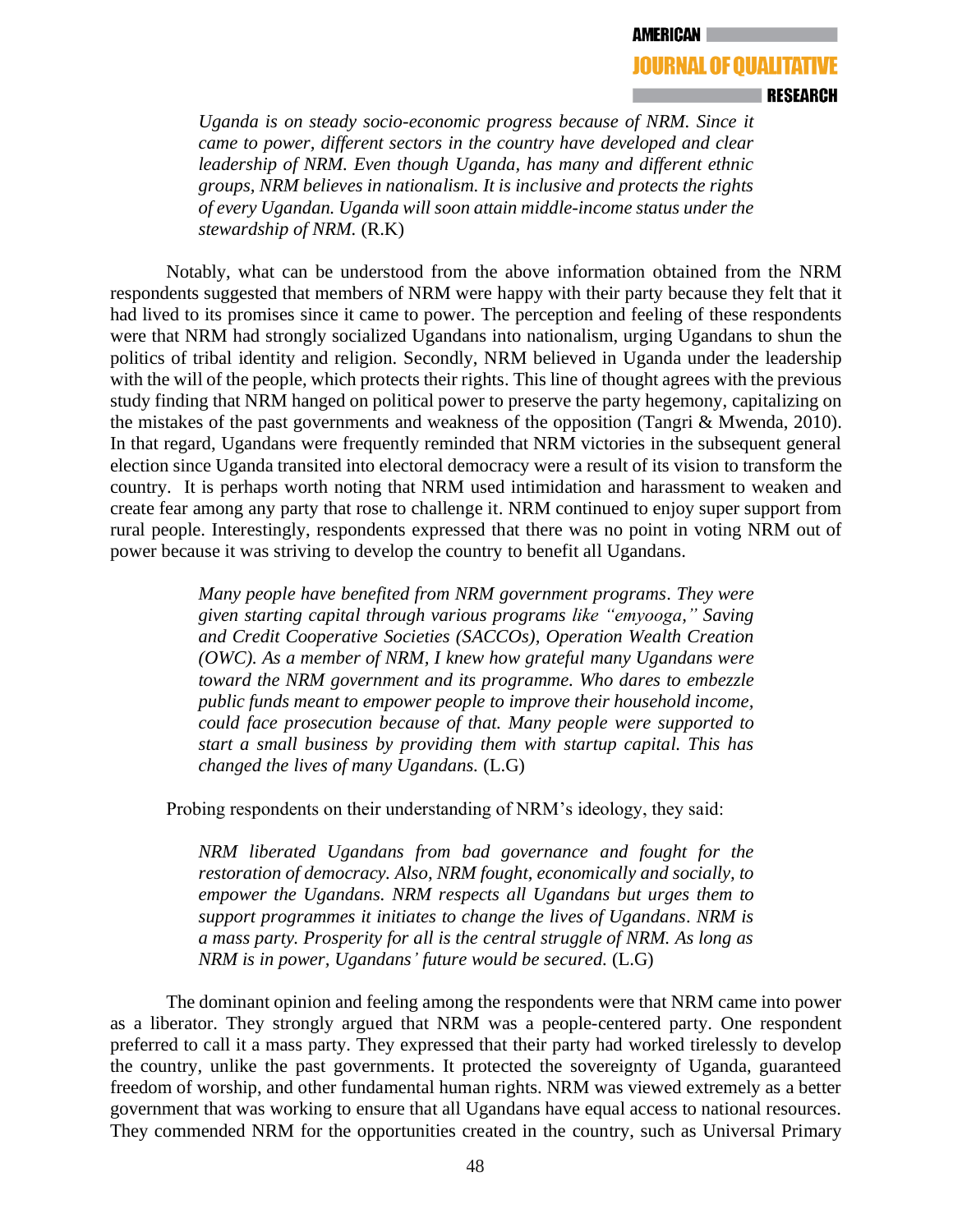Education (UPE), Universal Secondary Education (USE), affirmative action, and different poverty reduction programmes. Respondents mentioned that NRM had fought and defeated insurgency in the country that had stalled economic progress in the country. They added that NRM influences foreign policies, for instance, NRM played a significant role in bringing peace in South Sudan and Somalia. This way, it built confidence among Ugandans that it has the capacity and ability to safeguard the country.

> *Uganda has curved a position in the international arena, particularly in East Africa as a regional power because of its contribution to international security, and because of this, it is well-respected not only by East African states but even other states beyond. If there is an outbreak of conflict in the region, everybody knows Uganda can contribute to its de-escalation. They recognize Uganda for the credible roles it has played in neighboring countries like South Sudan and the Democratic Republic of Congo (DRC) to restore peace in their respective countries. We should be proud of that. President Gen. Museveni has maintained friendly neighborhood foreign policy and ensured that Uganda joins other countries such as the USA to fight against terrorism. Exceedingly important, NRM does not want to cause a confrontation with any sovereign state. All these contributions speak a lot about how NRM is strategically performing in governance.*  $(E.A.I)$

Over three decades, Ugandans have been made to understand that NRM came to power to restore power to the people and that it is in power to protect Ugandans and their properties. Therefore, Ugandans in lieu were to fulfill their obligation to the state. Respondents revealed that NRM was concerned about increasing corruption and the mismanagement of the country's scarce resources. In that regard, when further probed into what NRM was doing to curb the vice, they responded that anti-corruption institutions such as IGG fought against the vice. One respondent mentioned that:

> *What is important to me is for Uganda to have a government that serves the people without discrimination on any account. This is what NRM is doing, so there is no need to entrust power to inexperienced NUP. NRM deserves to stay in power because it has managed state affairs well and, as long as it continues to place people's interests as its priority. An effort is being made to fight the many faces of corruption, which sometimes involve government officials, something that weakens the NRM government. Indeed, what matters is the prosperity of the people. NRM is interested and committed to the enforcement of the law to all political parties. Unfortunately, opposition parties do not want to stick to that.* (P.T)

This opinion was not any different from all NRM respondents interviewed. They expressed similar views that understanding NRM in this perspective had been an effective tool for it in power for decades.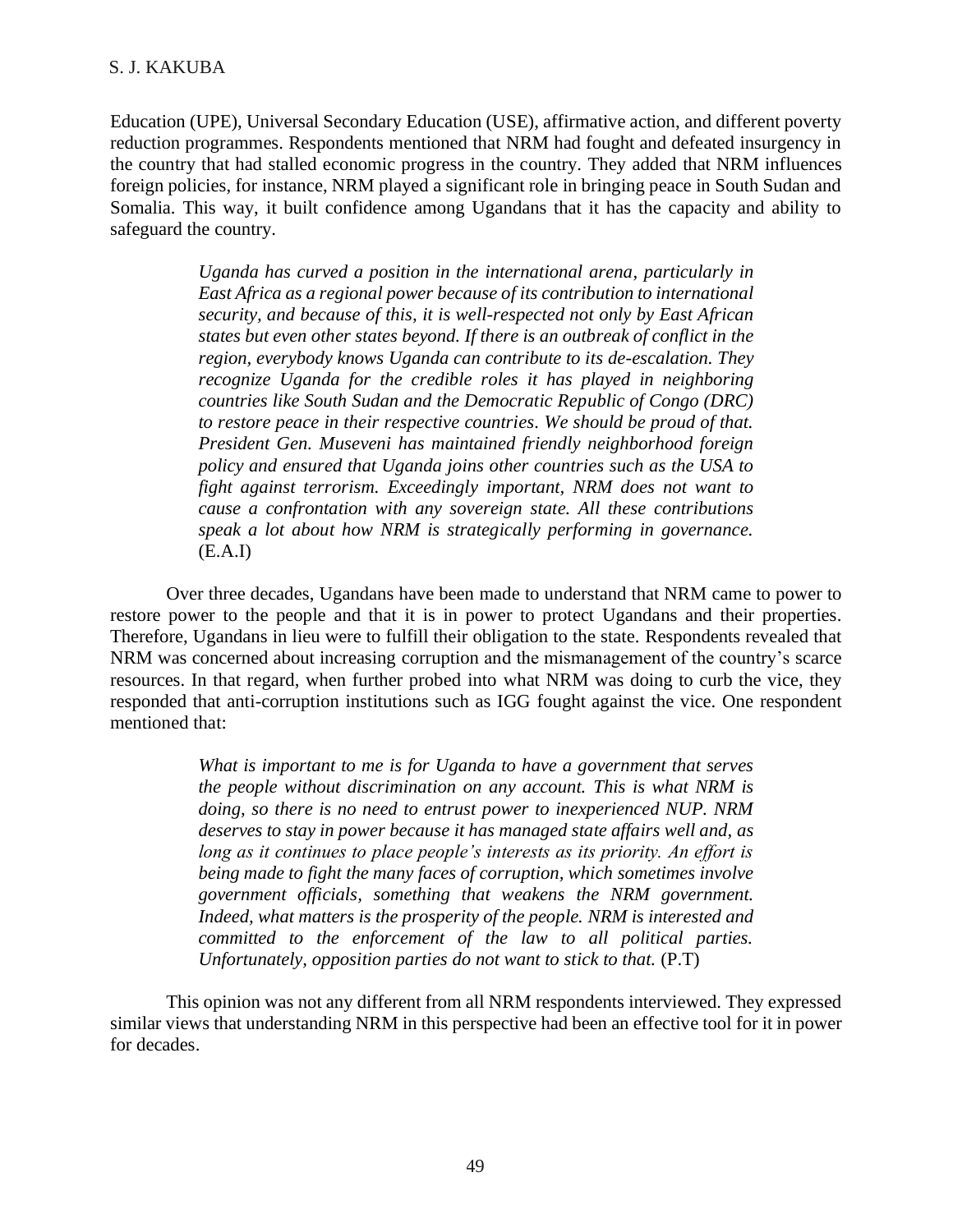# **The NUP Slogan "People Power our Power"**

Unlike its NRM counterparts who were fighting to consolidate and hang on to power, NUP respondents expressed that they were committed to their political struggle to remove NRM from power using its slogan it coined as "People Power our Power." It was observed that since its inception, NUP steadily mobilized and called people to register and vote against the NRM government during the January 2021 general elections to have what it called "new Uganda." The principal aim of the NUP struggle was to attain state power and remove the NRM government was accused of usurping people's power, corruption, and being insensitive to the interests of majority Ugandans. The view of respondents interacted with held political convictions that were like NUP ambition.

> *I joined NUP since its inception; we mobilized the people of Uganda to join the struggle, and we already knew that only it had the trust of the people. NUP wanted to deliver people to new change after being under the same government for more than three decades. We, the young people we want to see the new leader taking Uganda to another level. I wonder why NRM would not want to democratically hand over power. It claims to have restored democratic governance in the country, but it has become a threat to the democracy it restored in the country. I wonder why NRM does not want to listen to the will of the people. People have renewed their social contract with NRM five times, but it had turned out to be disappointing, so to say. It has relied heavily on the military to strengthen its longevity in power. This undermines the mandate of the people entrenched in the constitution article 1, which states that power belongs to the people. So, NUP mobilized to put in place a formidable force to change government using the democratic process. We urged people "bebereremu" meaning people themselves should actively participate in the election process to change the government.* (H.S)

What can be derived from the line of thought above is that the party slogan helped them to mobilize support for NUP. It carried a message, which reminded Ugandans of Article one of the constitutions, which states that power belongs to people. Therefore, it was their constitutional mandate to rise against NRM, which claimed had turned authoritarian. Respondents seemed determined in popularizing their slogan among the people. Arguably, the NUP slogan is inconsonant with citizen political rights and this could have shaped their understanding of the slogan that NUP wanted Ugandan to use in their struggle against NRM. One can be preempted to say that the NUP slogan synthesized the symbiosis between NRM-NUP political parties' electoral politics in the 2021 general elections. Also, it can be noted that respondents believed that their political activism with NUP was their fundamental constitutional mandate to contribute toward the democratic process to determine leaders who were to run the affairs of the state for the next five years (2021-2026).

> *Casting vote against is a simple action but a powerful democratic tool that can provide the citizen with leaders of their choice if an election is free, fair, and transparent. This was NUP's call to Ugandans to participate in the 2021 general elections while demanding the impartiality of the independent Electoral Commission. This was to bring to an end to NRM*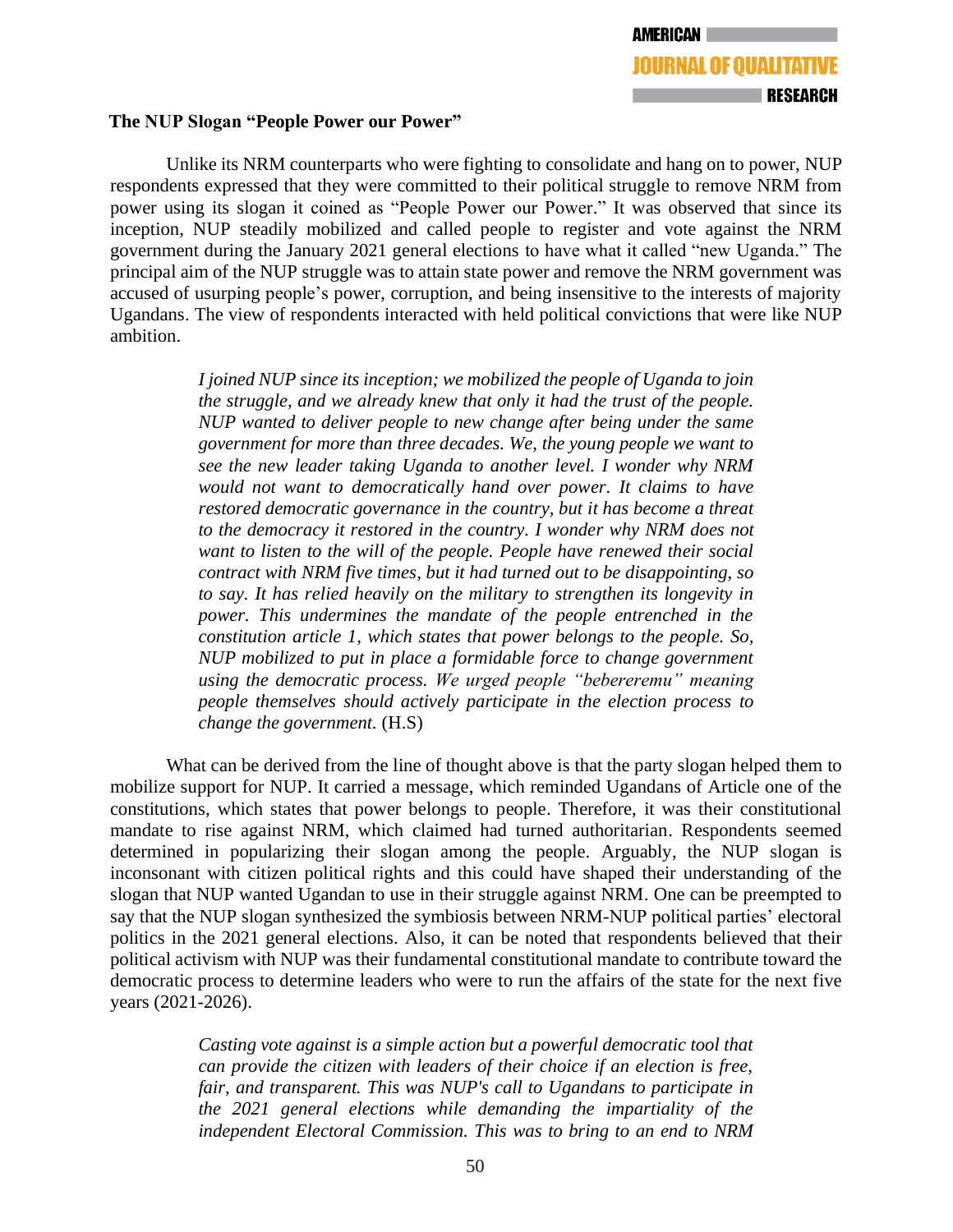*domination state power. We need a country, Uganda, where leaders were accountable to the people, where all Ugandans had equal opportunity to access national resources, freedom of association, assembly, and worship. Chapter four of the 1995 constitution specifically article 29 provides for freedom of association. All these were fundamental pillars to running democratic governance. In Uganda, however, it was only freedom of worship that had not been constrained. But our political party activities have been constrained.* (J.F)

What arises from the above view, is that NUP framed its slogan based on fundamental issues linked to the power of the people to attract their attention and arouse them into political actions. Perhaps in this context that probably this attracted the youth support who were yearning for a change in government. Issues such as youth unemployment, closure of economic activities like the entertainment industry because of lockdown instituted by the government to prevent the spread of COVID-19, which were providing economic livelihood to the youth, were interpreted as government failure. NUP marketing the belief that "People Power our Power" was the solution. NUP party encouraged people to actively involve themselves in the election to vote NRM out of power. As they were promised and assured that their vote was an important rational weapon to help them remove NRM from power rather than waiting for God's intervention. It can be argued with an increasing amount of confidence that the strategy of the People Power our Power movement to turn into a political party provided it with a party label. This did not only help it mobilize its supporters into party activism but also attracted international sympathy and support, which NRM contested. NUP leadership appealed to its supporters to embrace a peaceful approach to popularize their slogan for people to understand it and use it to reach their destiny. Evidence from data collected during interviews supports the view that NUP successfully attracted many supporters joining the party and becoming party activists using the party slogan. In regards, respondents stated that:

> *NUP has become the most closet to the people, especially the youth in the country. It is here to serve Ugandans, and it is consistent with its struggle to remove NRM from power. NUP has pulled the support of the young people in the country. Many people feel aggrieved when NRM leaders in power do not stick to their promises. This leaves poor service delivery, and they had also realized that they knew what struggle they were committing themselves to encourage Ugandans to join hands for the NUP political struggle. Our cardinal intention is to see Ugandans returning to themselves, their power usurped by NRM.* (B.M.K)

The struggle to capture state power through a democratic electoral process is a fundamental right; hence, casting a vote for a political party in a country that adheres to constitutionalism is a fundamental right. Therefore, remarkably, NUP's active involvement in its party activism was because of an accusation against NRM for failing to declare a democratic transition plan, but instead manipulating election processes to keep itself in power with Museveni as a life President. NUP considered its participation in politics as a contribution toward liberating Ugandans against NRM authoritarian regime.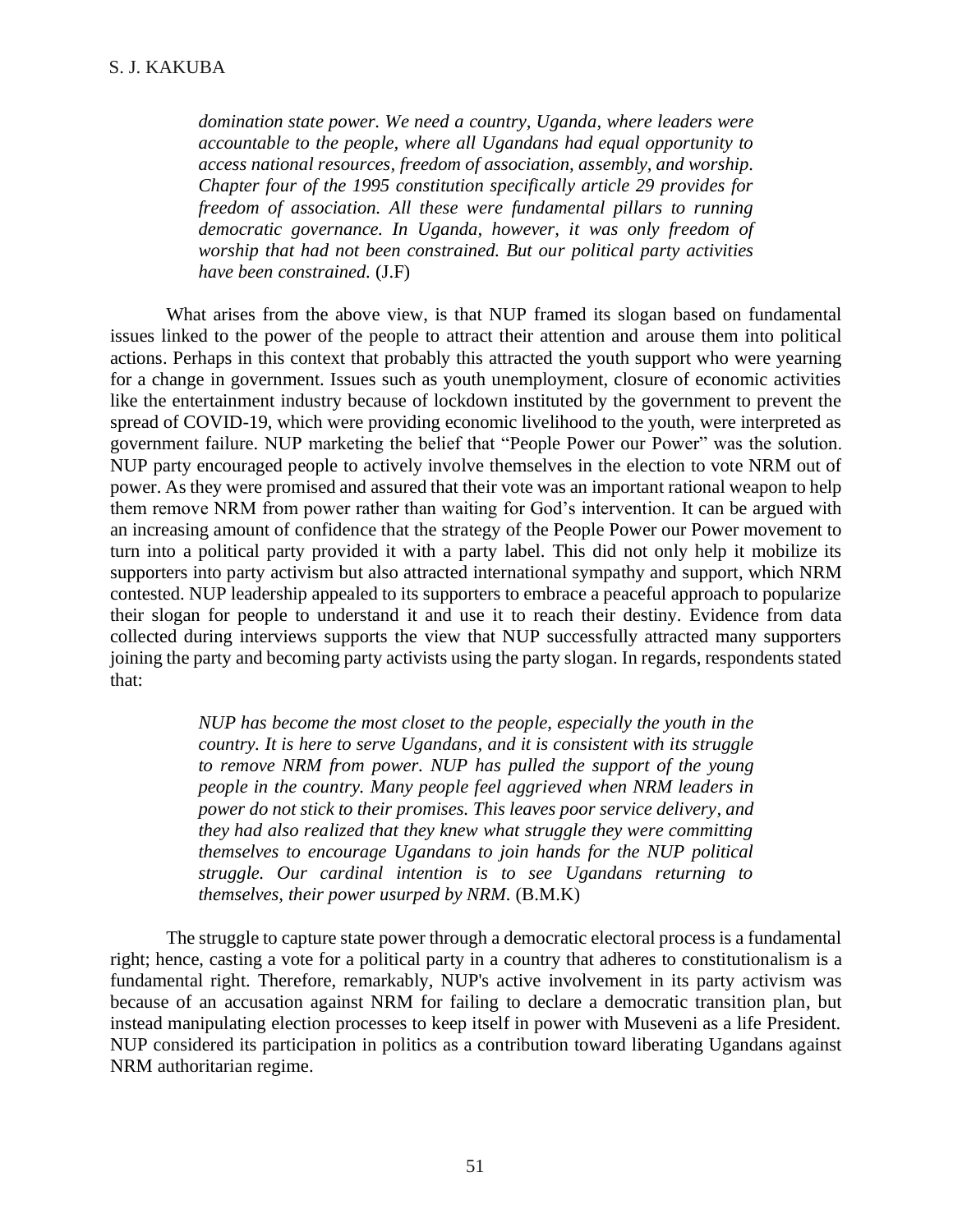#### **∣RESEARCH**

*The problem with NRM is that it has outlived its usefulness. Every general election presents the same candidate (Gen. Tibuhaburwa Museveni) who has made Uganda look like it is his personal property. He has never allowed any member of NRM to challenge or stand against him for the positions of the chairperson of the party and president. Uganda is bigger than anyone and it will exist beyond everyone, but NRM has dominated the country and had reached a point that it applies law selectively and it favours laws and policies that should protect its political power and limit democratic processes on the country. The political substance is now missing, some Ugandans are no longer enjoying some of their fundamental rights. NRM has used the public order management law to restrict political gatherings because political actors must seek Inspector General of Police (IGP) formal approval to hold any political meeting. NUP supporters have been arrested and detained without being produced in courts of law. NRM is ever out to oppress and suppress using different tactics. Despite NRM's tactical strategies to prevent NUP from competing in elections using the law, NUP circumvented it and we were not yet to relent from our mission because the 2021 general election was a mockery of democracy. NRM used violence to return itself to power. In the due course, many innocent Ugandans lost their lives because of excessive force used by security forces against NUP. There is a fusion of Police and Uganda People's Defense Forces (UPDF), which is unconstitutional. The two have different mandates. NRM has done what Iddi Amin and Obote did to Ugandans. During Amin and Obote there was "operation panda gari" loosely translated as "get in the vehicle" in which Ugandans were arrested, detained and others disappeared mysteriously. NUP supporters were arrested and taken in a vehicle popularly known as "drone" to unknown places and subjected to many tortures. Even journalists have not been left untouched. But history will not judge NRM kindly for its restriction on democracy in Uganda. We have fallen back to Iddi Amin's regime.*  (W.E.R).

This view clearly shows that there was a disregard for freedom of association, respect for human rights, rule of law, and press freedom by NRM. It also confirms the view that NUP supporters and journalists who were covering Kyagulanyi, while he was to deliver his petition to the court. and were beaten by the military, while they were covering the event in which Kyagulanyi was going to court to deliver his petition. However, security argued that before their personnel were deployed, they are briefed and given rules of engagement (Buluba, 2021). The above submission supports Rukirabashaija (2021) argument that during Amin's regime, the military arrested those suspected to challenge the regime and took them to torture chambers, popularly known as "safe houses" in different parts of the country.

### **Opposing Rival Parties**

Besides political party slogan and ideology, as a significant force that motivates people into political party activism. Political party members' engagement in their party activities was to pursue their political party interest while objecting to the policies of its rivals (Poletti et al., 2018). The 1995 Constitution of the Republic of Uganda guarantees political equality, but what pertains to the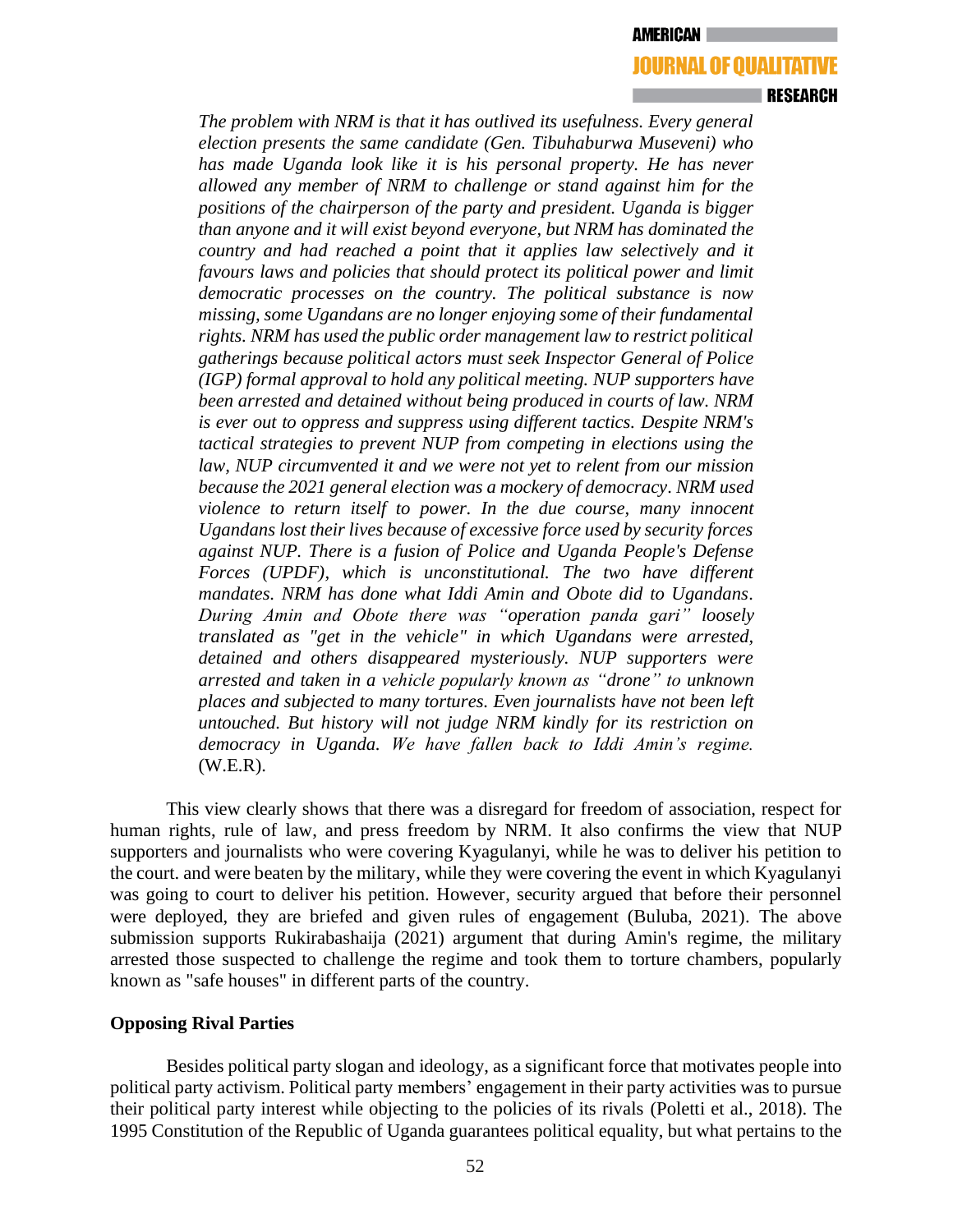# S. J. KAKUBA

current democratic practice is far from this constitutional provision. The data obtained from the respondents revealed pivotal divergent views. Dominant opinion among the NUP toward NRM was the loud perpetual allegation that NRM inclined so much on authoritarianism to frustrate the opposition. While on the NRM side, criticism revolved around NUP's inability to manage state power, lack of clearly defined vision for the country, and their negative perception that anyone who did not support NRM was an enemy of development and democracy in Uganda. When respondents were asked why they held passionate criticism of the rival party, they reported that:

> *NRM under the leadership of Gen. Museveni does not want to leave power democratically. They strongly believed that NUP leader Hon. Robert Kyagulanyi Sentamu lacked the art and science of governing the state. The regime survived on the manipulation of amending the constitution to favor it to cling to power. The biggest challenge with NRM is to hold the belief that it was only Gen. Museveni who has the mantle to lead the country and no one else can do so.* (J.I.M)

> *Simply making a political sweeping statement by NUP that Museveni must go because he has overstayed in power was lack understanding that NRM was democratically elected by the majority people. NRM was corrupt, it favours a certain group of Ugandans. We knew the impact of these statements. They created remarkable hatred among Ugandans. NRM cannot accept such baseless accusations because it had invested time building democratic state institutions that had enabled NUP visibility to compete in the democratic process. The major problem with NUP was the radical attitude toward political activities. I do not have a problem with their intention to participate in the democratic process in this country, but I can tell you NUP does not know the vision and mission of NRM. Reflect on what happened on 18th and 19th November 2020 because their leader had been arrested for flouting COVID-19 Standard Operating Procedures (SOPs) they incited violence in urban areas around the country in which many innocent Ugandans lost their lives.* (A.U)

It is noticeable from the two claims that each party hurt each other labeling accusations to achieve their respective socio-economic and political objective.

> *I am a member of NRM. I am sure Uganda has developed and could continue developing under the stewardship of NRM. And, indeed, Uganda was heading to being a middle-income country. We are on steady progress as a country. NUP, if handed, political power will plunge Uganda into turmoil and sink it into a failed state like Somalia.* (N.A.K)

Equally, the NUP respondents opposed NRM policies that were incapable of transforming Uganda because NRM had been in power for more than thirty years, but the development registered under its regime had widened the gap between the poor and the rich. Hence, the NUP desire to challenge it. Furthermore, NUP respondents were asked if NRM was willing to make a coalition with NUP and merge its ideology and NUP slogan would they join hand to support NRM. The respondents revealed that: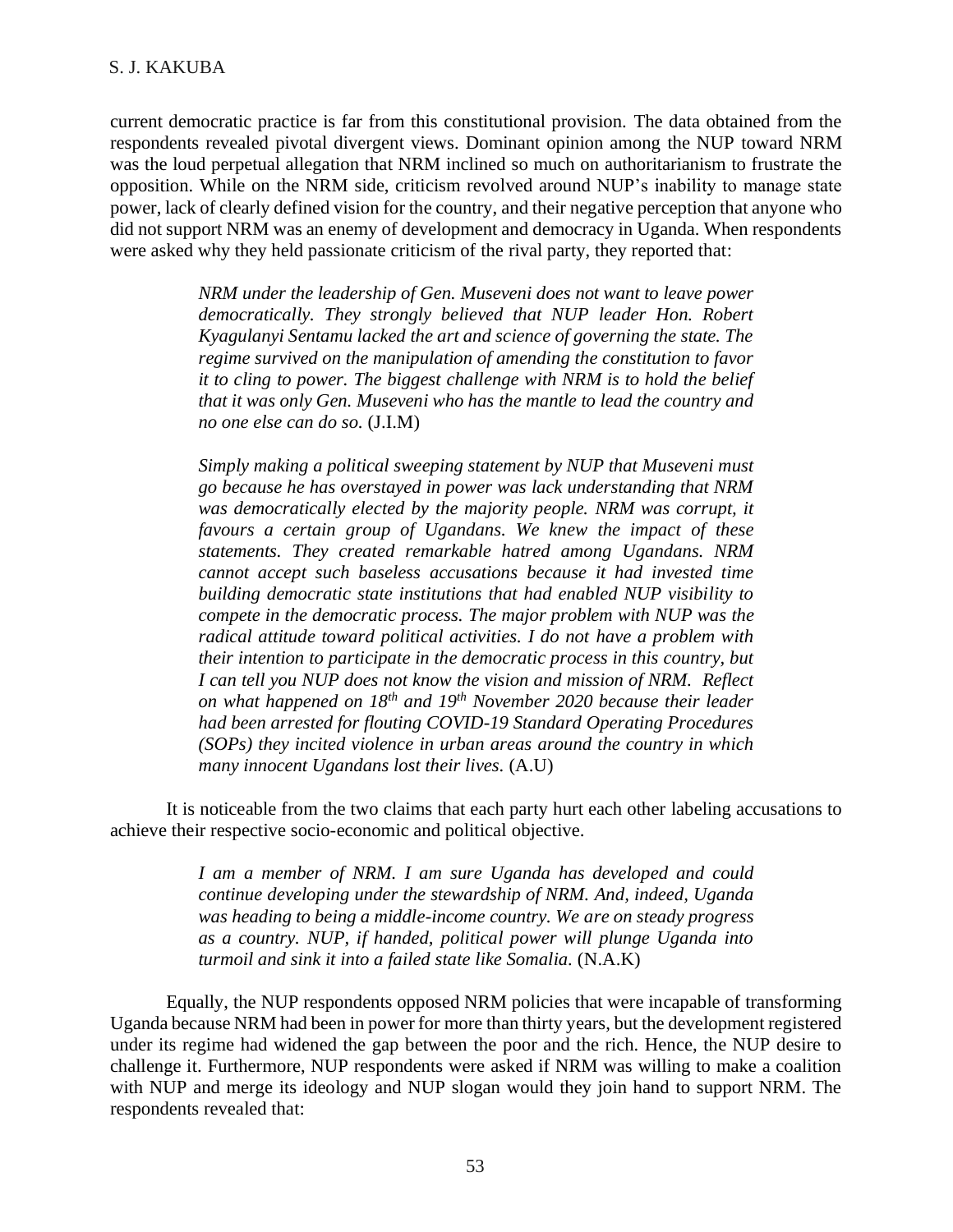### I RESEARCH

*My involvement as an opposition activist emerged from the pain and grief, which NRM inflicted on Ugandans by clinging onto power without a plan for the peaceful democratic transfer of power. If NRM accepted to engage in the transition process, NUP would willingly treat the leader of NRM with dignity and take care of his welfare. There is no need to send him to exile, but NRM cannot be trusted. I will never have trust in NRM because its leader Gen. Museveni has frequently made promises which he has never*  fulfilled. He has influenced constitutional amendments to protect him in *power. But if NRM genuinely promises to allow another leader to take over from him, I think there would be no pressure on NRM, but as far as I know, it was impossible. The NUP leader inspired me through his music, which has also taught people about politics. I also got motivation from friends*  who made me understand politics was a power struggle. (D.K)

The same question was asked NRM respondents on the possibility to hand over power to NUP or to constitute a coalition with it rather than labeling them as incompetent.

> *My father worked with NRM for decades and all family members were staunch supporters of NRM, but we are in a sorry state. I know NUP members very well they feel they cannot work with NRM. Additionally, they are impatient and ambitious, they do not want to be mentored before becoming competent leaders take over power. I do not see any possibility of a coalition between NRM and NUP. I don't think our democratic institutions established by NRM can survive if NUP took over power in this country. What they were doing was to misinform foreigners to believe that Uganda wasn't respecting the values of democracy, forgetting that they were using the democratic space NRM had provided the country.* (T.S)

A critical analysis of the above demonstrates that there was mistrust on either side of the respondents of NRM and NUP. Indeed, NUP had a deep feeling that NRM was not sincere when dealing with opposition. Put differently, NRM respondents did not have trust in NUP's competence to take over state leadership. Similarly, NUP doubted the readiness genuineness of NRM to democratically hand over power. If the issue of how NRM under the leadership of Gen. Museveni to relinquish power was not resolved, it would be malignant to Uganda in the future. The common thought between the two parties was that each party suspected the other of being incapable to serve Ugandans effectively. NRM had a deep fear that NUP was being backed by foreigners and that it exhibited chauvinistic tendencies that would destabilize the country. NRM considered, NUP leader and his followers as agents of western states in the country even though since NRM came to power in 1986 had enjoyed enormous support from the west.

> *It was parties like FDC, the four-time NRM challenger, DP, or UPC with political experience to lead the opposition coalition to challenge NRM, not NUP. But what surprised me was that some members from opposition parties like DP joined NUP, even though it hardly had structures at the grassroots to effectively challenge NRM. I know these were political opportunists whose target was to retain their political leadership positions at different levels.* (P.J)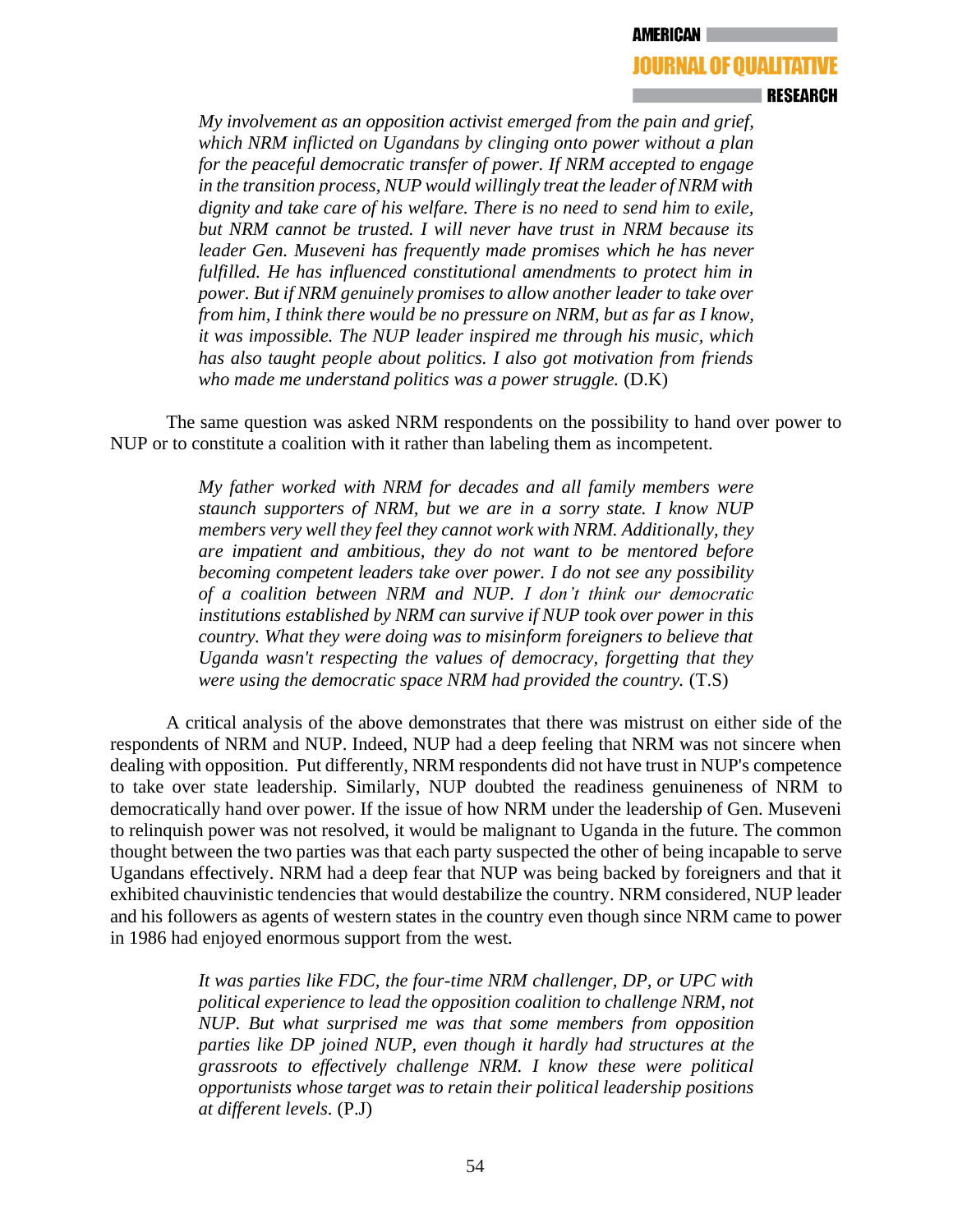The most challenge that was observed is disunity among the opposition on one side and the same cropping up among the NRM followers witnessed during its primaries. NUP was challenged by tackling financial support NRM candidates enjoyed from their party to facilitate their campaigns. NUP respondents mentioned that if NRM had no access to state resources, and the party could operate on a leveled ground, NUP would out-compete NRM in the election. The general perception was that NRM had to do anything, including the use of excessive security forces to keep power.

# **First Family Exposure Experience**

First-time exposure to politics through the family members is a veritable tool for involvement motivation into political participation (Esau et al., 2018; Finnemore & Jurkovich, 2020; Hong & Lin, 2017). Study findings confirmed this literature. When respondents were asked if their family had influenced their political activists, Respondents showed that in one way or the other had had an early exposure to politics at their home. When asked how they had that exposure, they reported members often discussed politics in the country, especially when political events occurred like elections listening to radio political talk at home, and reading newspapers bought by their parents. One respondent from respective parties mentioned that:

> *My parents joined NUP and my brothers, and sisters had since become staunch supporters of the party. Since I was recruited as part of NUP leadership, I had to tirelessly mobilize for my party. So, I dedicated myself to party activities, and I liked our approach of engaging in a peaceful struggle to change in government. Security forces have continued to deny our NUP leaders and supporters political space to conduct our party activities. This has frustrated our political mission for this country. We have often been denied by security forces to freely access different parts of the country on an allegation that was not observing SOPs.* (A.B)

> *My family and all our neighbours for a long time we have been subscribing to NRM. My father introduced me to different prominent politicians from whom I gained political skills and I can ably deal with people. My parents and our neighbor massively mobilized and voted for NRM. I have been attending NRM political functions since my childhood, and it has empowered me and many Ugandans politically. The clear manifesto of NRM made me and other Ugandans volunteer to mobilize for our mass party during the election.* (Z.I)

These views are consistent with Neundorf and Smet's (2017) earlier study finding, which revealed that young people followed political behavior arising from exposure to their parents' political label identification and even become more politically active. This proposes that parents are critical mass mentors to their children in politics. One respondent stated that:

> *My father was a successful lawyer and politician, and a legislator. He had got his bachelor of laws (LLB) degree from the oldest university in Uganda and a master's degree in the same field from abroad. Before he died, he urged me to achieve more education and the highest educational qualification, i.e., Doctor of Philosophy (PhD). Besides, he was passionate*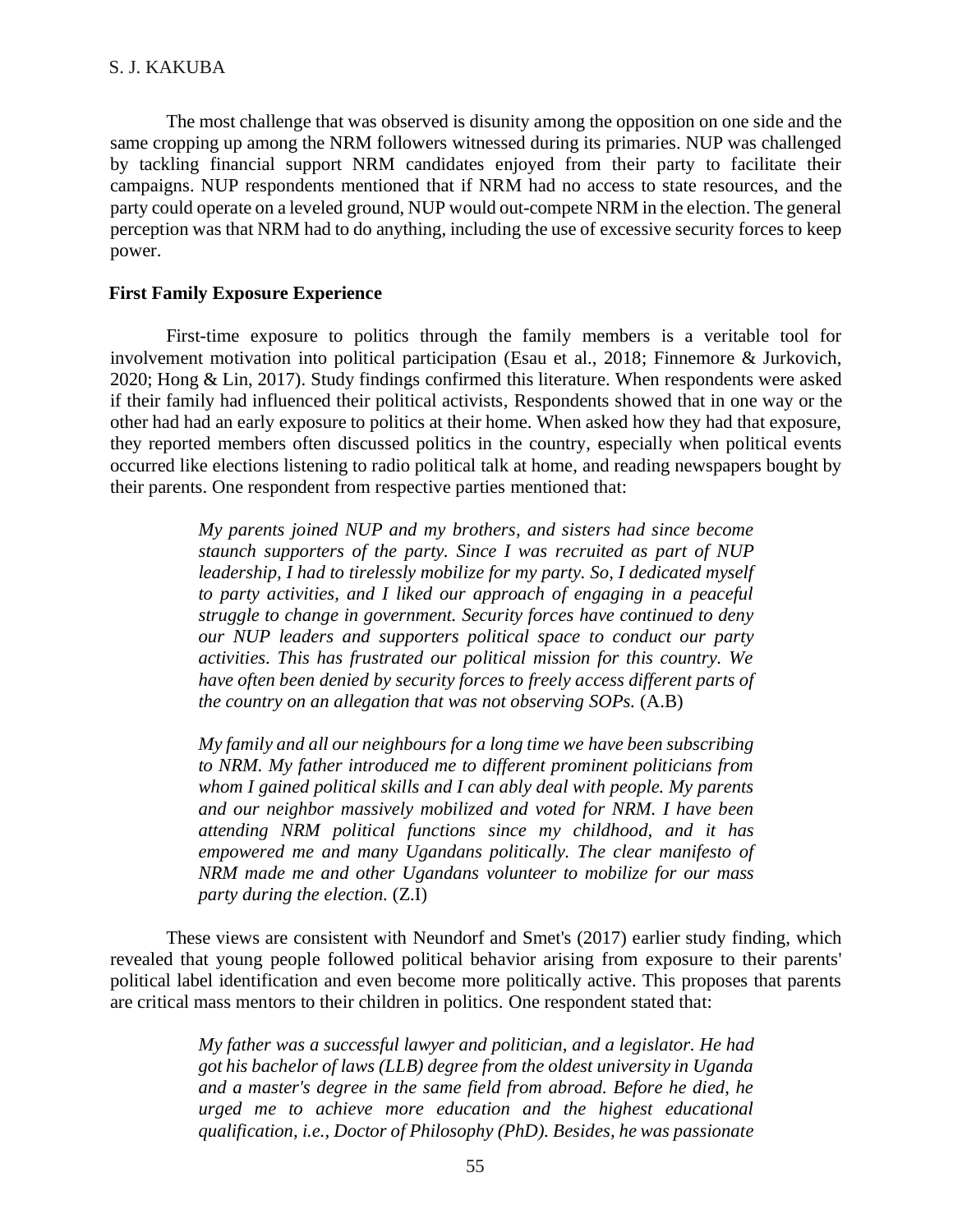**AMERICAN** 

### **JOURNAL OF QUALITATIVE**

### **∣RESEARCH**

*about succeeding in politics and being more educated than an undisputed tool for success. He always insisted that if I can reach more achievements in politics and education than him. He specifically encouraged me to study law or political science at University. Unfortunately, I got admission to the university to pursue a bachelor of arts in journalism. Though, his interest was to make me succeed in politics if I took the advice to pursue a course in his dream. But important to note is that although I pursued my career in journalism, where served for fifteen years after my graduation, I found myself active in politics and more so NRM party activist.* (S.S)

NUP respondents had a contrary view to that of NRM. They expressed that the growing unfair treatment of the opposition perpetuated by NRM mainly dictated that their party activism. They believed NUP was ready for the task to bring expected change in politics in Uganda. NUP vehemently accused NRM of discriminative treatment of Ugandans.

> *NUP had not in any way bought people to join the party. They were interested in participating in the political struggle that would retire NRM. The party was into recruiting as many members as possible and planned to establish a grassroots structure. We recruited many candidates to take part in elections at different levels of presidential, parliamentary, and local government to ensure NUP capture leadership at the different levels of government. Most importantly, our NUP members were oriented to understand that their activism was not going to give them the material benefit but it was a struggle to deliver Ugandans to "Uganda empya" loosely translated as new Uganda and many embraced the slogan of the party. Said, one respondent.* (J.K)

This was contrary to NRM respondents, who said that they were active in NRM politics because they were recruited to participate in the NRM struggle as it emerged to fight against poor governance in the country. All interviewees agreed and mentioned that Ugandans wanted to see

## **Educational Institutions**

Different literature confirms that knowledge and skills obtained from educational institutions enable individuals to acquire political participation ability and interest in politics (Finnemore & Jurkovich, 2020). Participants in this study were asked if educational institutions in any way influenced their political activism. They affirmed that educational institutions, where they studied partly influenced their political activism on different accounts. NRM respondents revealed that their interest in politics, which had greatly changed their personalities, had a foundation from their schools. They mentioned that schools offered them a training ground from, which they acquired the ability to offer themselves for leadership. They further stressed that at the university, they participated in students' guild electoral politics where they successfully won and were entrusted with the leadership of students' bodies. They stressed that being a student leader, exposed them to different government officials as well opposition political actors. One respondent explained that: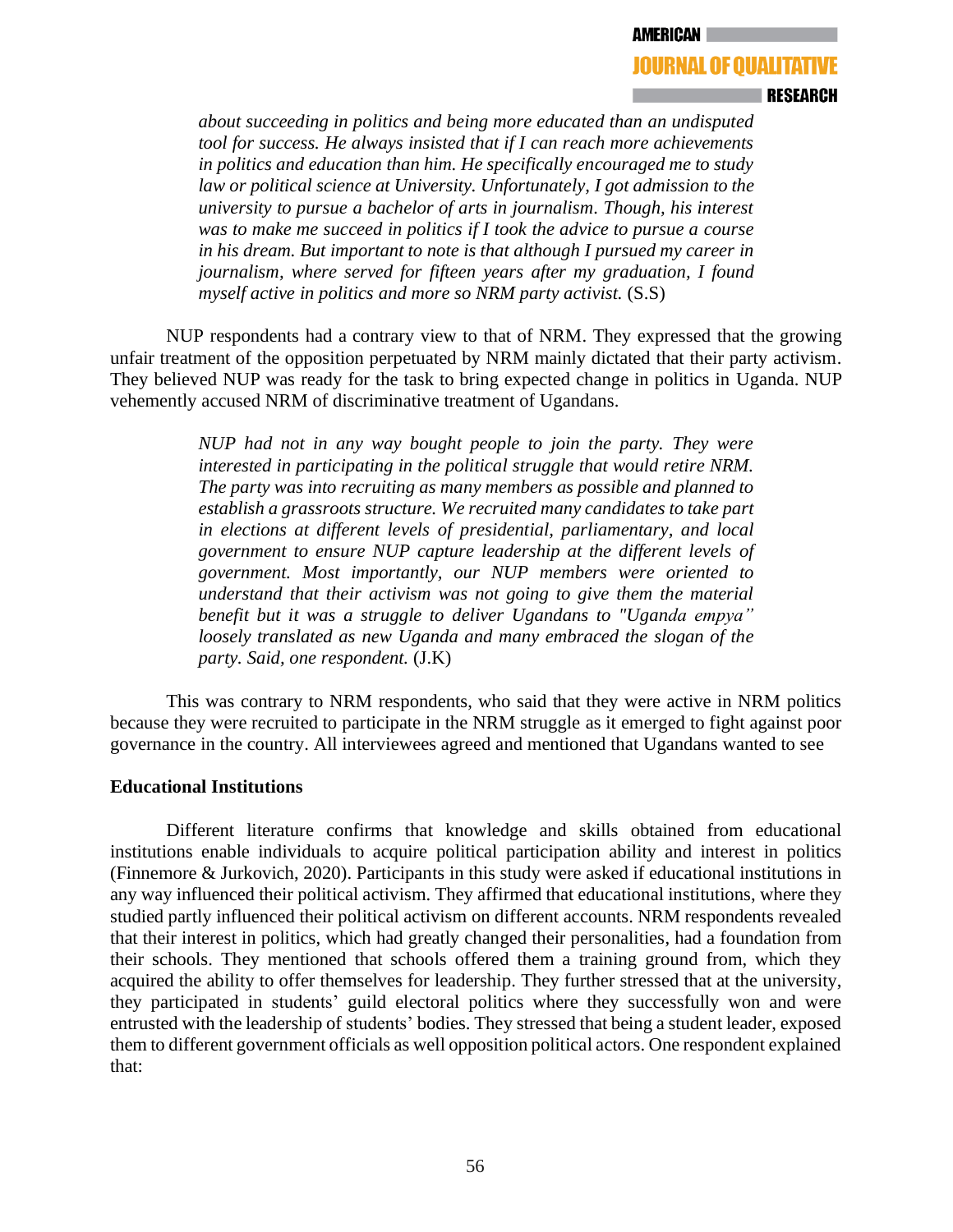*When I was elected as Makerere University students' Guild President, I became close to many high-profile politicians, government, and foreign mission officials in the country. I was recruited to work with the youth league of NRM. This engagement and exposure nurtured me into party activism. Severally, I was invited to participate in youth mobilization programmes, which enabled me to acquire political skills and climb the political ladder in party and national politics. My engagement in party activism was out of the earlier political experience I had obtained from student leadership politics at the university. I was invited to join their symposium, programs, and because I have public speaking skills, my English is good, I rose fast at the party. I extend my gratitude to my alma mater I had significant training from my university administration and student guild affairs.* (N.M)

It was evident that students' politics at Campus played a significant role in influencing students' cognition not only about party politics but also national politics. This increased political efficacy among politically active students. Like NRM respondents, most NUP respondents reported that their active involvement in students' politics at the university had a profound link with their active participation in NUP party activism. They emphasized that different political party leaders marketed the ideas of their respective political parties to students' political talks organized by students, a symposium conducted at the campus. These socialized students into the party and national political values. All these, support earlier study findings conducted by Saha and Print (2010) who found that the involvement of students in their politics at school, provided them with political knowledge, which prepared them for future participation in political activism. Further, the finding is in agreement with Fuenters-Moreno et.al. 2020; Agerberg (2019) who argued that educational institutions' knowledge and skills matter in the development of citizen civic competence that motivates them into becoming political activists.

> *I am a NUP member, however, my political interest, knowledge, and skill, sharpened at my university. It was the resilience of Rtd. Col. Dr Besigye (former FDC leader) and Robert Kyagulanyi Sentamu also known as Bobi wine political struggle to challenge NRM, that my compatriot and I at the university that motivated our active involvement in NUP "People Power our Power" movement. It is difficult to tell you how much resources and time I have devoted to NUP but what I can tell you is that I have actively participated in NUP's political struggle to deliver Ugandans to "new Uganda". I was recruited as a NUP member and assigned a task to mobilize other youths to become NUP activist cadres, I distributed posters and campaigned for NUP in the January 14, 2021 general elections. Leaders such as Col. Besigye and Kyagulanyi have shaped my leadership journey.* (R.K)

This narration finding corroborates with Bob-Milliar (2019) argument that party activism involved party members distributing posters, conducting campaigns, and helping their party to raise funds. Notably, it can be observed that NUP supporters were inspired by their political leaders into party activism. NUP became a rallying point to mobilize the people clamouring for change.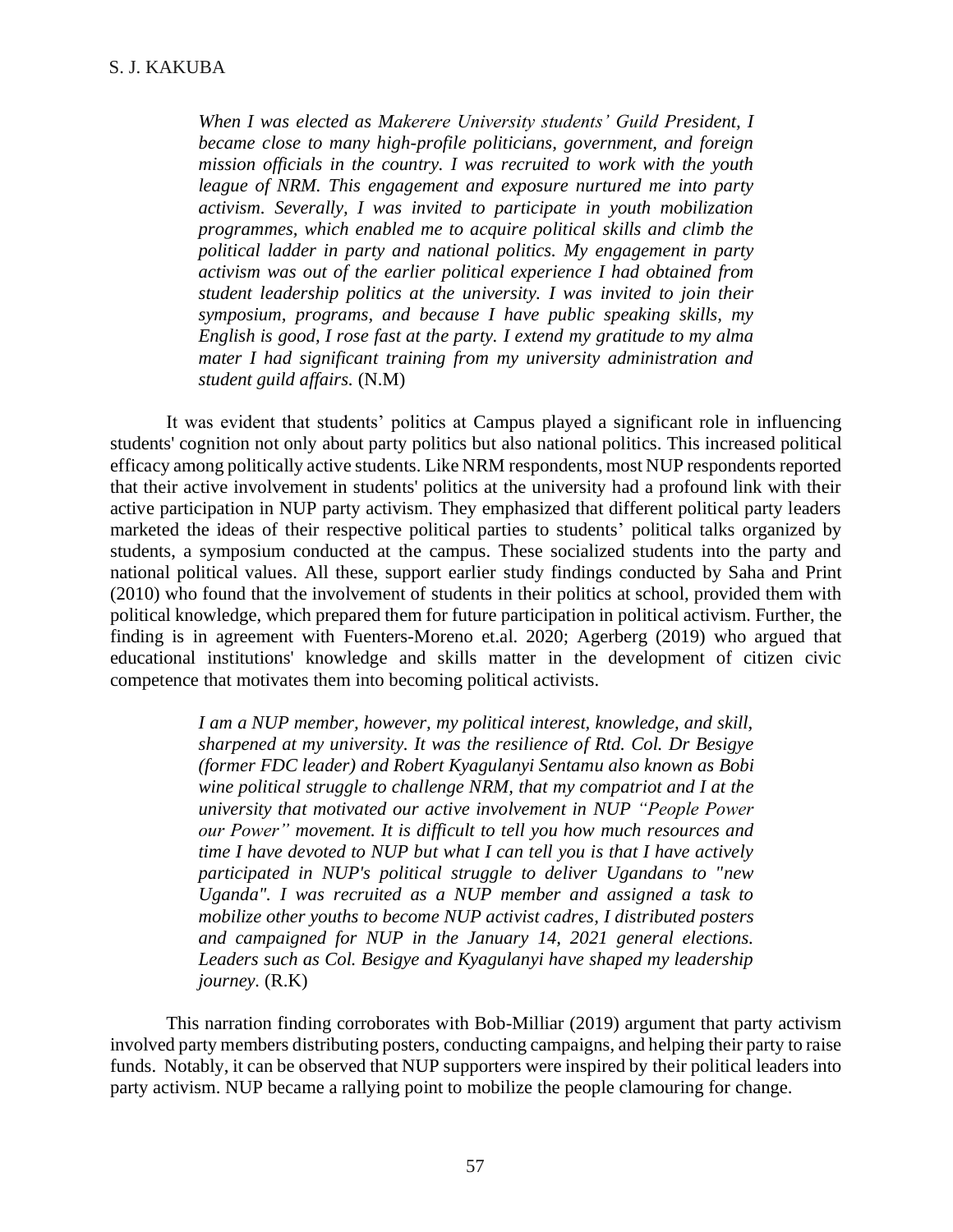### **Conclusion and Implications**

Conclusively, this study aimed at providing involvement motivations to participate in political party activities such as voting, political campaigns, running for political positions during elections, to mention but a few. Based on civic voluntarism and general incentives adopted to guide the study, different involvement motivations were reported for being catalysts for the members of NRM and NUP party activism. Drawing from study findings in the context of these theories, factors such as party slogans, political events, party ideology, family influence, and educational institutions emerged as significant involvement motivations for party activism. Like party activists in western democracy, these factors were a foundation for NUP and NRM party activists to create a sense of collective identity to frame their supporter's political actions and convictions (Harrison & Boyd, 2003).

The NRM party was considered as it stood to be for party activists who were struggling to ensure the continuity of their party in power. While NUP was chosen on account that it was a new party led by a young man with limited experience in politics, but presented his party as a potential platform for people to stand against continued NRM stay in power. In this respect, members of both parties enthusiastically expressed wanting to become politically active to help their respective parties to achieve their defined goals. NRM respondents strongly felt that NRM was a mass party with a better party ideology that appealed to many Ugandans. The feeling and thinking were that NRM wished to uphold state power to continue consolidating its achievements it had registered to deliver the socio-economic transformation of Uganda. Meanwhile, NUP looked at itself as a platform for Ugandans to join and fight to regain the power it claimed had been usurped by NRM. General analysis shows that respondents' popular views and opinions of the two parties, the NRM and NUP, highlighted the significance of party ideology and party slogan, respectively, among the factors that motivated them into party activism. These factors influenced their willingness to commit much of their time to work on behalf of their respective parties' activism. In the 2021 general election politics, NRM and NUP party members were visible in the entire election campaigns and made necessary contributions toward the campaigns.

Members of the respective parties were inclined toward the need to secure a future for Ugandans and deliver them to a new Uganda, respectively. It led to the emergency of the popular perception that NRM supporters were struggling for no change. However, NUP supporters were for a change in the country's leadership to deliver Ugandans to what NUP termed as new Uganda. Remarkably between the members of the two political parties was that the strong base of their party activism was through the different political message content in party ideologies, slogans, educational institutions, the first family exposure, and political events like it is in other countries in different parts of the world were preferred involvement motivation vehicle of party activism. Members of each party felt that their political actions would influence democratic electoral processes. Notwithstanding the study limitations associated with qualitative research, the study findings reinforce earlier study findings Rukirabashaija (2021), Bob-Milliar (2019), Finnemore and Jurkovich, (2020), and Neundorf and Smet (2017) among others, on political activism. From a theoretical perspective, the study reaffirms the usefulness of civic voluntarism and general incentive models in explaining the construction of party activism. They also show that party activists play an important role in building the democratic competition process therefore, NUP after losing to NRM should still value its members. Political parties should provide incentives to their members to develop strong civic competence and a sense of belonging to encourage them to present themselves as committed party activists in democratic election competitions. Political parties should devote adequate resources to facilitate their activities to contribute toward the development of democracy in Uganda. The young people in Uganda can position themselves largely as the best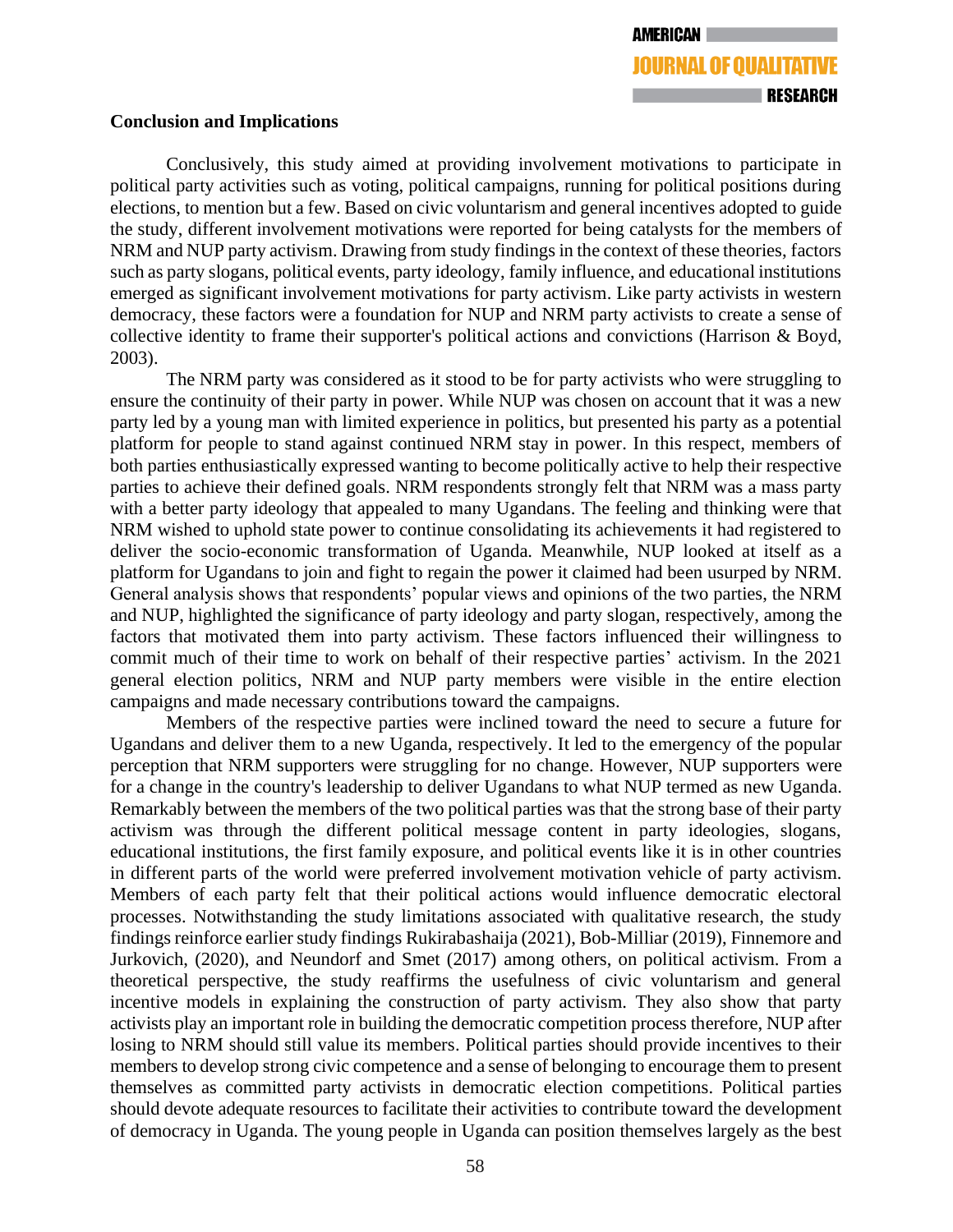# S. J. KAKUBA

alternative to take over from the NRM if required constructed traditional democratic standards functions. Finally, the findings of this study add to the already vast existing literature that explains different motivations through which individual citizens are driven into political party activism. Therefore, it is useful for researchers to critique it and make further wider study with many political parties.

### **Acknowledgments**

I would like to thank Kyambogo University for its continuous support and encouragement to engage in research. In addition, I gratefully acknowledge the comprehensive valuable suggestions and comments from the reviewers.

# **Conflict of Interest**

I declare that this study was carried out without any hope of financial or commercial gain which could present a potential conflict of interest.

### **References**

- Abdou, L. H., & Rosenberg, S. (2019). Party activism: The permeability of the asylum protest arena in Austria. *Social Movement Studies, 18*(4), 391-407*.*  <https://doi.org/10.1080/14742837.2019.1567321>
- Agerberg, M. (2019). The curse of knowledge? Education, corruption, and politics. *Political behavior, 41, 369-399.* <https://doi.org/10.1007/s11109-018-9455-7>
- Amundsen, I. (2006). *Political corruption and the role of donors in Uganda: Commissioned study*. Chr. Michelsen Institute. [https://www.cmi.no/publications/file/2687-political-corruption](https://www.cmi.no/publications/file/2687-political-corruption-and-the-role-of-donors-in.pdf)[and-the-role-of-donors-in.pdf](https://www.cmi.no/publications/file/2687-political-corruption-and-the-role-of-donors-in.pdf)
- Anderson, M., Toor, S. Rainie, L., & Smith, A. (2018). Public attitudes toward political engagement on social media. *Pew Research Center*. [https://www.pewresearch.org/internet/2018/07/11/public-attitudes-toward-political](https://www.pewresearch.org/internet/2018/07/11/public-attitudes-toward-political-engagement-on-social-media/)[engagement-on-social-media/](https://www.pewresearch.org/internet/2018/07/11/public-attitudes-toward-political-engagement-on-social-media/)
- Balam, N. (1987). The background to the political instability in Uganda. *Ufahamu: A Journal of African Studies, 15*(3), 1-32*.* <https://escholarship.org/uc/item/5zh4k3q3>
- Bale, T., Webb, P., & Poletti, M. (2018). Participating locally and nationally: Explaining the offline and online activism of British Party members. *Political Studies, 67*(3), 658-675*.* <https://doi.org/10.1177/0032321718794740>
- Bennet, L., Segerberg, A., & Knupfer, C.B. (2018). The democratic interface: Technology, political organization, and diverging patterns of electoral representation. *Information, Communication & Society, 21*(11), 1655-1680. <https://doi.org/10.1080/1369118X.2017.1348533>
- Benoot, C., Hannes, K., & Bilsen, J. (2016). The use of purposeful sampling in a qualitative evidence synthesis: A worked example on sexual adjustment to a cancer trajectory. *BMC Medical Research Methodology, 16*(21). <https://doi.org/10.1186/s12874-016-0114-6>
- Biezen, I. V., & Poguntke, T. (2014). The decline of membership-based politics. *Party Politics, 20*(2), 205–216*.* [https://doi.org/10.1177/1354068813519969](https://doi.org/10.1177%2F1354068813519969)
- Bob-Milliar, G. M. (2011). Political party activism in Ghana: Factors influencing the decision of the politically active to join a political party. *Democratization, 19*(4), 668-689*.*  <https://dx.doi.org/10.1080/13510347.2011.605998>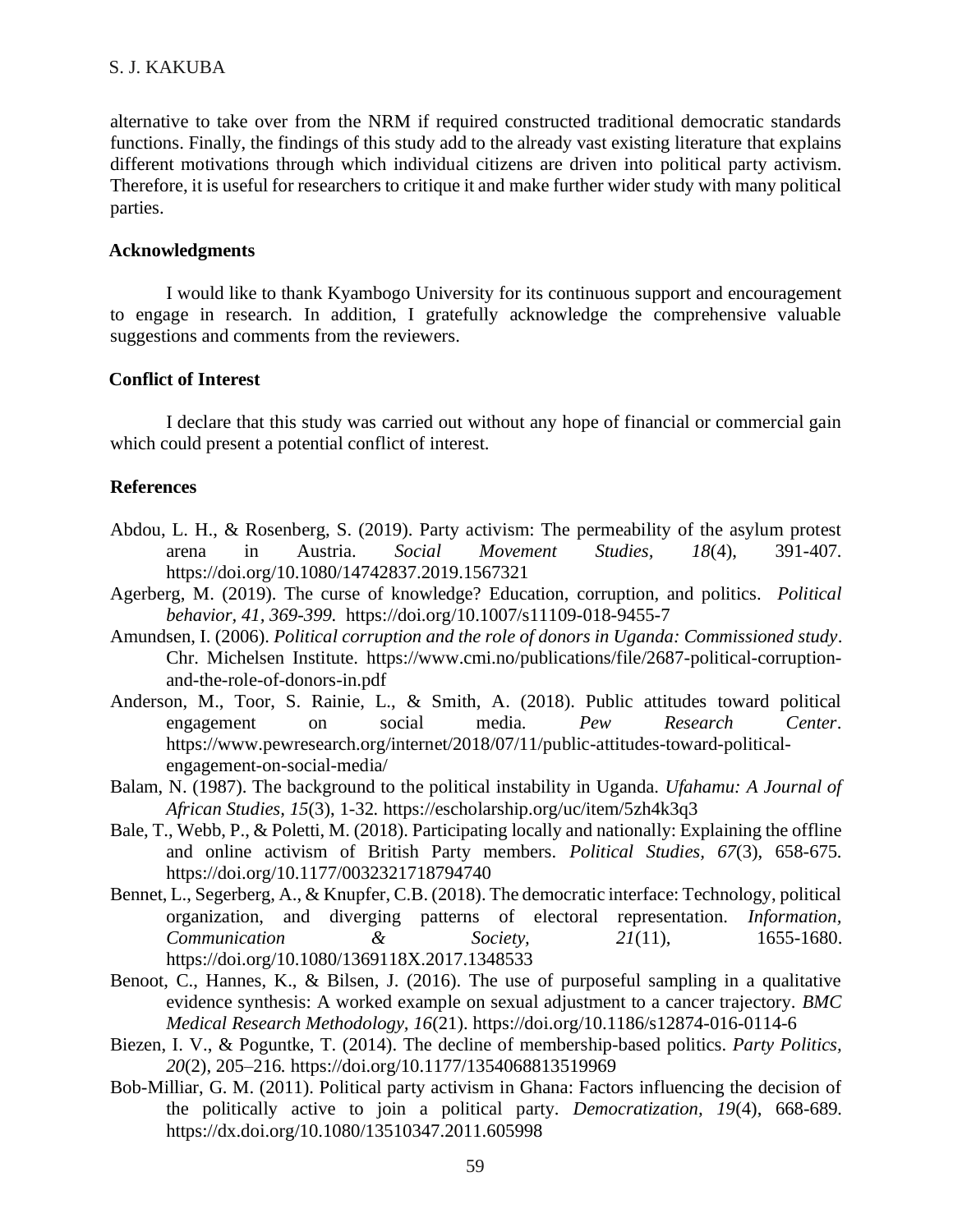### **RESEARCH**

- Bob-Milliar, G. M. (2019). The activism of political parties in Africa. In N. Cheeseman (Ed.), *The Oxford encyclopedia of African politics*. University of Oxford Press. <https://doi.org/10.1093/acrefore/9780190228637.013.1365>
- Boggild, T., Aaroe, L., & Petersen, M. (2021). Citizen as complicit: Distrust in politicians and biased social dissemination of political information. *American Political Science Review, 115*(1), 269-285*.* <https://doi.org/10.1017/S0003055420000805>
- Bohm, T. (2015). Activists in politics: The influence of embedded activists on the success of social movement*. Social Problems, 62*, 477-498.<https://doi.org/10.1093/socpro/spv020>
- Bryman, A. (2015). *Social research methods*. Oxford University Press.
- Buluba, A. B. (2021, February, 18). Assaulting journalists: CDF Muhoozi, army spokesperson Byekwaso Contradict, who is telling the truth? *Watchdog Uganda*.
- Caldeira, G. A., Clausen, A. R., & Patterson S. C. (1990). Partisan mobilization and electoral participation, *Electoral, Studies, 9*(3), 191-204. [https://doi.org/10.1016/0261-](https://doi.org/10.1016/0261-3794(90)90025-4) [3794\(90\)90025-4](https://doi.org/10.1016/0261-3794(90)90025-4)
- Caprara, G. V., Vecchione, M., Schwartz, S. H., Schoen, H., Bain, P. G., Silvester, J., Cieciuch, J., Pavlopoulos, V., Bianchi, G., Kirmanoglu, H., Baslevent, C., Mamali, C., Manzi, J., Katayama, M., Posnova, T., Tabernero, C., Torres, C., Verkasalo, M., Lönnqvist, J.-E., … Caprara, M. G. (2017). Basic Values, Ideological Self-Placement, and Voting: A Cross-Cultural Study. *Cross-Cultural Research*, *51*(4), 388– 411. <https://doi.org/10.1177/1069397117712194>
- Corbin, J. M., & Strauss, A. L. (2015). *Basics of qualitative research: Techniques and procedures for developing grounded theory* (3rd ed.). SAGE Publications.
- Diaz, P. C., & Valii, N. (2019). Symbiosis of misogyny and violent extremism: New understandings and policy implications. *Journal of International Affairs, 72*(2), 37-56*.*  <https://www.jstor.org/stable/10.2307/26760831>
- Dwyer, P.C., Chang, Y-P., Hannay, J. & Algoe, S.B. (2019). When does activism benefit wellbeing? Evidence from longitudinal study of Clinton voters in the 2016 U.S. presidential election. *PLoS One, 14(9). e0221754.<https://doi.org/10.1371/journal.pone.0221754>*
- Epstein, H. (2020). *In Uganda, another Museveni crackdown*. The New York Review.
- Esau, M. V., Rondganger, C. H., & Roman, N. V. (2018). Family political socialization and its effect on youth trust in government: a South African perspective. *Politikon*, *46*(1), 122-137. <https://doi.org/10.1080/02589346.2018.1525927>
- Finnemore, M., & Jurkovich, M. (2020). The politics of aspiration. *International Studies Quarterly, 64*(4), 759-769.<https://doi.org/10.1093/isq/sqaa052>
- Flick, U. (2018). An Introduction to Qualitative Research (4th Ed.). London: Sage Publications.
- Freeden, M. (2001). *Ideology: Political aspects*. International Encyclopedia of the Social and Behavioral Sciences.
- Fuenters-Moreno, C., Sabariego-Puig, M., & Ambros-Pallares, A. (2020). Developing social and civic competence in secondary education through the implementation and evaluation of teaching units and educational environments. *Humanities and Social Sciences Communication, 7, 39.* <https://doi.org/10.1057/s41599-020-0530-4>
- Gallagher, M., Liston, V., Marsh, M., & Weeks, L. (2002). Explaining activism levels among Fine Gael members: A test of the general incentives model. *Irish Political Studies, 17*(1), 97- 113*.*
- Gherghina, S. (2021). Party members and leadership styles in new European democracies. *The British Journal of Politics and International Relations, 23*(1), 85-103*.*  <https://doi.org/10.1177/1369148120939869>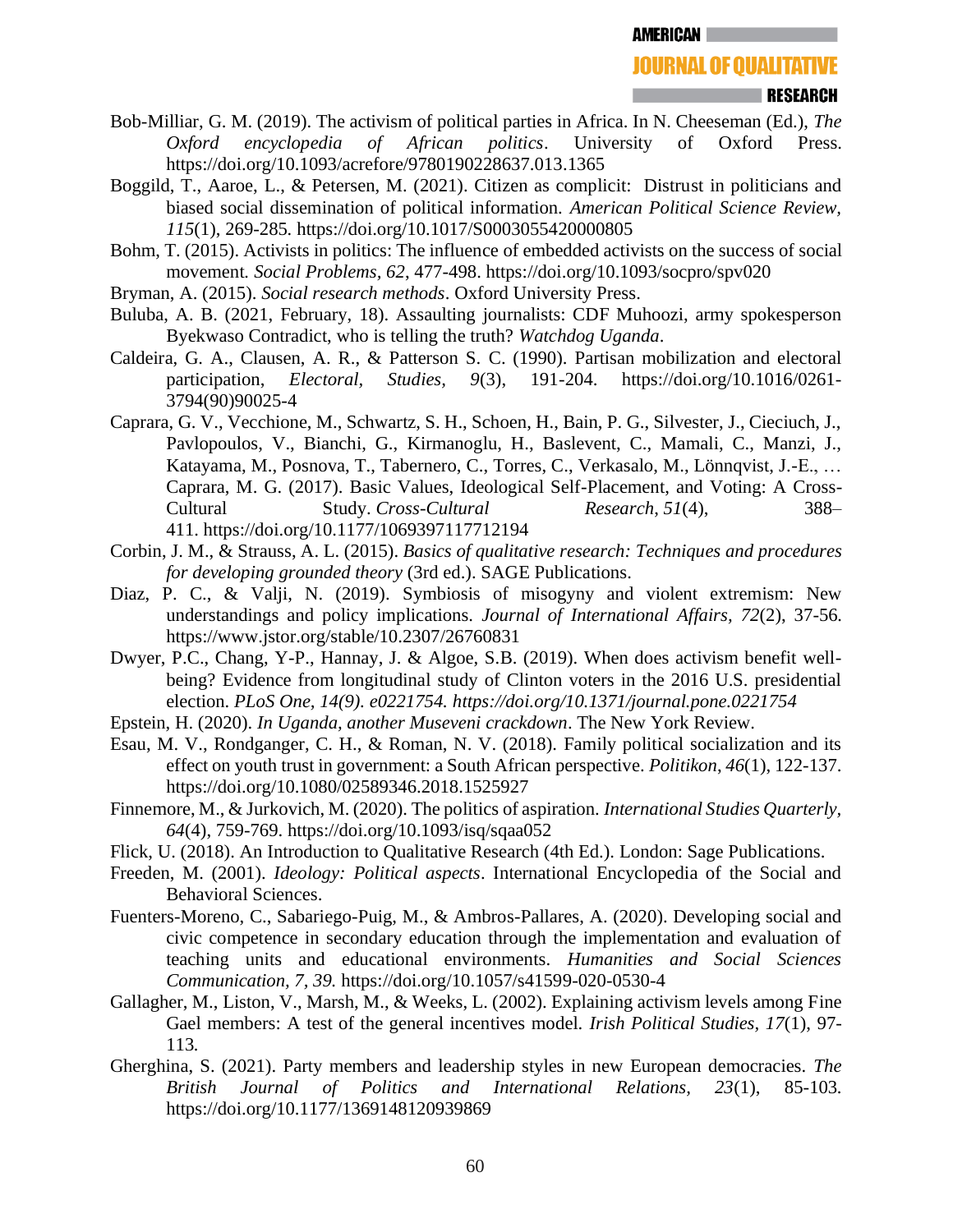- Giugni, M., & Grasso, M. T. (2021). Party membership and social movement activism: A macro analysis. *Party Politics, 27*(1), 92-102*.* <https://doi.org/10.1177/1354068823446>
- Guest, G., Namey, E., & Chen, M. A. (2020). Simple method to assess and report thematic saturation in qualitative research. *PLoS ONE, 15*(5), 1-17*.*  <https://doi.org/10.1371/journal.pone.0232076>
- Han, H. (2016). The organizational roots of political activism: Field experiments on creating a relational context. *American Political Science Review, 110(2), 296-307.*  <https://doi.org/10.1017/S000305541600006X>
- Harrison, K., & Boyd, T. (2003). *Understanding political ideas and movements*. Manchester University Press.
- Hassan, W. E. (2012). The impact of political events on the development of society, *Visual Culture, 51*, 908-915*.* <https://doi.org/10.1016/j.sbspro.2012.08.262>
- Haute, E. V., & Kernalegenn, T. (2021). Political parties abroad as actors of transnational politics. *Comparative migration studies*, *27*, 1-16.<https://doi.org/10.1186/s40878-021-00234-4>
- Haute, E., Amjahad, A., Borriello, A., Close, C., & Sandri, G. (2013). Party members in a pillarised partitocracy: An empirical overview of party membership figures and profiles in Belgium. *Acta Politica, 48*, 68-91*.* <https://doi.org/10.1057/ap.2012.25>
- Heaney, M. T. (2020). Protest at the center of American politics. *Journal of International Affairs 73*(2), 195-208. <https://www.jstor.org/stable/10.2307/26939975>
- Hed, N.M & Grasso, M.T. (2020). Age group differences in political activism in Malaysia. *Journal of youth studies, 23(6), 765-779.* <https://doi.org/10.1080/13676261.2019.1636948>
- Helle, S. E., & Rakner, L. (2016). *The impact of elections: The case of Uganda*. [https://www.cmi.no/publications/file/6434-the-impact-of-elections-the-case-of](https://www.cmi.no/publications/file/6434-the-impact-of-elections-the-case-of-uganda.pdf)[uganda.pdf](https://www.cmi.no/publications/file/6434-the-impact-of-elections-the-case-of-uganda.pdf)
- Herrnson, P. S., & Campbell, C. C. (2008). Modern political campaign in the United States. In *Routledge handbook of political management*, Routledge and CRC Press. <https://www.routledgehandbooks.com/doi/10.4324/9780203892138.ch2>
- Hitchen, J. (2016, February). Understanding Africa today: Steady progress? 30 years of Museveni and the NRM in Uganda. Africa Research Institute, Briefing note 1601.
- Hong, Y., & Lin, T. C. T. (2017). The impacts of political socialization on people's online and offline political participation: Taking the youth of Singapore as an example. *Advances in Journalism and Communication, 5*(1).<https://doi.org/10.4236/ajc.2017.51003>
- Hu, R. (2016). The impact of Chinese political efficacy and political participation on their trust in the police. *The Journal of Chinese Sociology, 3*(3)*.* [https://doi.org/10.1186/s40711-015-](https://doi.org/10.1186/s40711-015-0024-8) [0024-8](https://doi.org/10.1186/s40711-015-0024-8)
- Huckenstein, H.L., Mikulic, S.M. and Bernstein, J.F. (2018). Major Factors in the Development of Political Attitudes. Learning and Teaching: *The International Journal of Higher Education in the Social Sciences. 11(3), 25-48*.<https://doi.org/10.3167/latiss.2018.110304>
- Jones, B. (2020). Political activists and research ethics *Journal of Applied Philosophy, 37*(2), 233- 248.<https://doi.org/10.1111/japp.12366>
- Kakuba, S. J. (2010). Multiparty politics dynamics in Uganda. *African Journal of Political Science and International Relations, 5*(1), 109-114*.*
- Kakumba, R. M. (2021). A never-ending problem: Ugandans say corruption level has increased, rate government fight against corruption poorly. *Afrobarometer Dispatch, 435*(24)*.*  [https://afrobarometer.org/sites/default/files/publications/Dispatches/ad435-](https://afrobarometer.org/sites/default/files/publications/Dispatches/ad435-most_ugandans_say_corruption_has_increased-afrobarometer_dispatch-22march21.pdf)

[most\\_ugandans\\_say\\_corruption\\_has\\_increased-afrobarometer\\_dispatch-22march21.pdf](https://afrobarometer.org/sites/default/files/publications/Dispatches/ad435-most_ugandans_say_corruption_has_increased-afrobarometer_dispatch-22march21.pdf) Kiggundu, I. (2017, June 30). Bobi Wine: From ghetto to parliament. *The Observer.*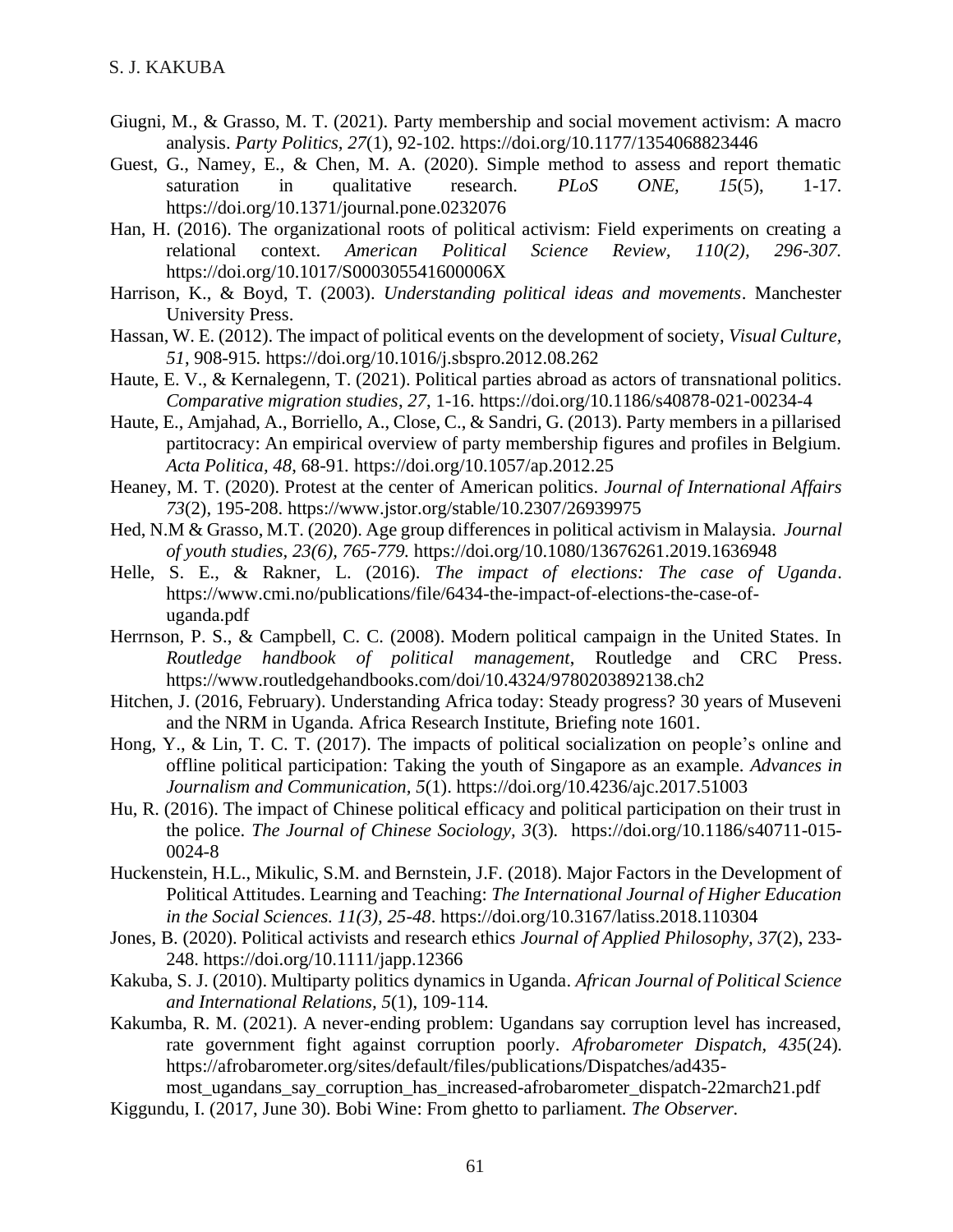- Kiiza, C. (2021, January, 28). *Full tesults: Museveni maintains 58%; Bobi Wine grows to 35%.* Chimreports.
- Klein, J. (2021). Activists and non-activists: Differential activist identification in the Tea Party and occupy movements. *The Qualitative Report, 26*(1), 85-114*.* [https://doi.org/10.46743/2160-](https://doi.org/10.46743/2160-3715/2021.4606) [3715/2021.4606](https://doi.org/10.46743/2160-3715/2021.4606)
- Koo, S. (2021). Does policy motivation drive party activism? A study of party activists in three Asian democracies. *Party politics, 27(1), 187-201.*  <https://doi.org/10.1177/1354068820908021>
- Lewis, O. A., Teets, J. C., & Hasmath, R. (2021). Exploring political personalities: The microfoundation of local policy innovation in China. *Governance*, 1-20.
- Lobera, J., & Portos, M. (2021). Decentralizing electoral campaigns? New-old parties' grassroots and digital activism, *Information, Communication & Society, 24*(10), 1419-1440*.*  <https://doi.org/10.1080/1369118X.2020.1749697>
- Lockwood, S. J., & Kronke, M. (2018). Do electoral systems affect how citizens hold their government accountable? Evidence from Africa. *Working Paper, 181. Afrobarometer.*  [https://afrobarometer.org/sites/default/files/publications/Publications%20conjointes/parte](https://afrobarometer.org/sites/default/files/publications/Publications%20conjointes/partenaires/afropaperno181_electoral_systems_and_democratic_accountability.pdf) naires/afropaperno181 electoral systems and democratic accountability.pdf
- Lu, Y., Chu, Y., & Shen, F. (2016). Mass media, new technology and ideology: An analysis of political trends in China. *Global Media and China, 1*, 70-101*.* <https://doi.org/10.1177/2059436416648799>
- Mafumba, I. (2021). *Bobi Wine: The unlikely candidate who rose to become the face of the opposition*. Daily Monitor.
- Makara, S. (2009). The challenge of building strong political parties for democratic governance in Uganda: Does multiparty politics have a future? *The East African Review, 41*, 43-80.
- Makara, S. (2010). Deepening democracy through multipartyism: The bumpy road to Uganda's 2011 elections. *Africa Spectrum, 45*(2), 81-94*.*  <https://doi.org/10.1177/000203971004500204>
- Malafaia, G., Neves, T & Menezes, I. (2021). Gap between youth and politics: Youngsters outside the regular school system assessing the conditions for becoming political subjects. *Young, 29(5), 437-455.* <https://doi.org/10.1177/1103308820987996>
- Malterud, K., Siersma, V. D., & Guassora, A. D. (2016). Sample size in qualitative interview studies: Guided by information power. *Qualitative Health Research, 26*(13), 1753-1760. <https://doi.org/10.1177/1049732315617444>
- Mills, G. (2019). *Is party ideology still relevant?* <https://the1828journal.com/article/2019/1/29/> accessed on February 1, 2021.
- Muhumuza, W. (2009). From fundamental change to no change: The NRM and democratization in Uganda. *East African review, 21-42.* <https://journals.openedition.org/eastafrica/578>
- Nabudere, D.W. (1987). The Uganda Crisis: What Next? *Ufahamu: A Journal of African Studies, 15(3).* <https://escholarship.org/uc/item/1r40z6rg> accessed on 26/7/2021.
- Namasinga, S. F., & Skare, O. K. (2020). Uganda: The role of social media. *Journal of African Media Studies, 12*(3), 283-300. [https://doi.org/10.1386/jams\\_00025\\_1](https://doi.org/10.1386/jams_00025_1)
- Neundorf, A., & Smets, K. (2017). *Political socialization and the making of citizens*. Oxford University Press.<https://doi.org/10.1093/oxfordhb/9780199935307.01.98>
- Nolas, S. M., Varvantakis, C., & Aruldoss, V. (2017). Political activism across the life course. *Contemporary Social Science, 12*(1), 1-12. <https://doi.org/10.1080/21582041.2017.1336566>
- Nonnenmacher, A., & Spier, T. (2019). Introduction: German party membership in the 21<sup>st</sup> century. *German Politics, 28*(2), 150-161. <https://doi.org/10.1080/09644008.2018.1540691>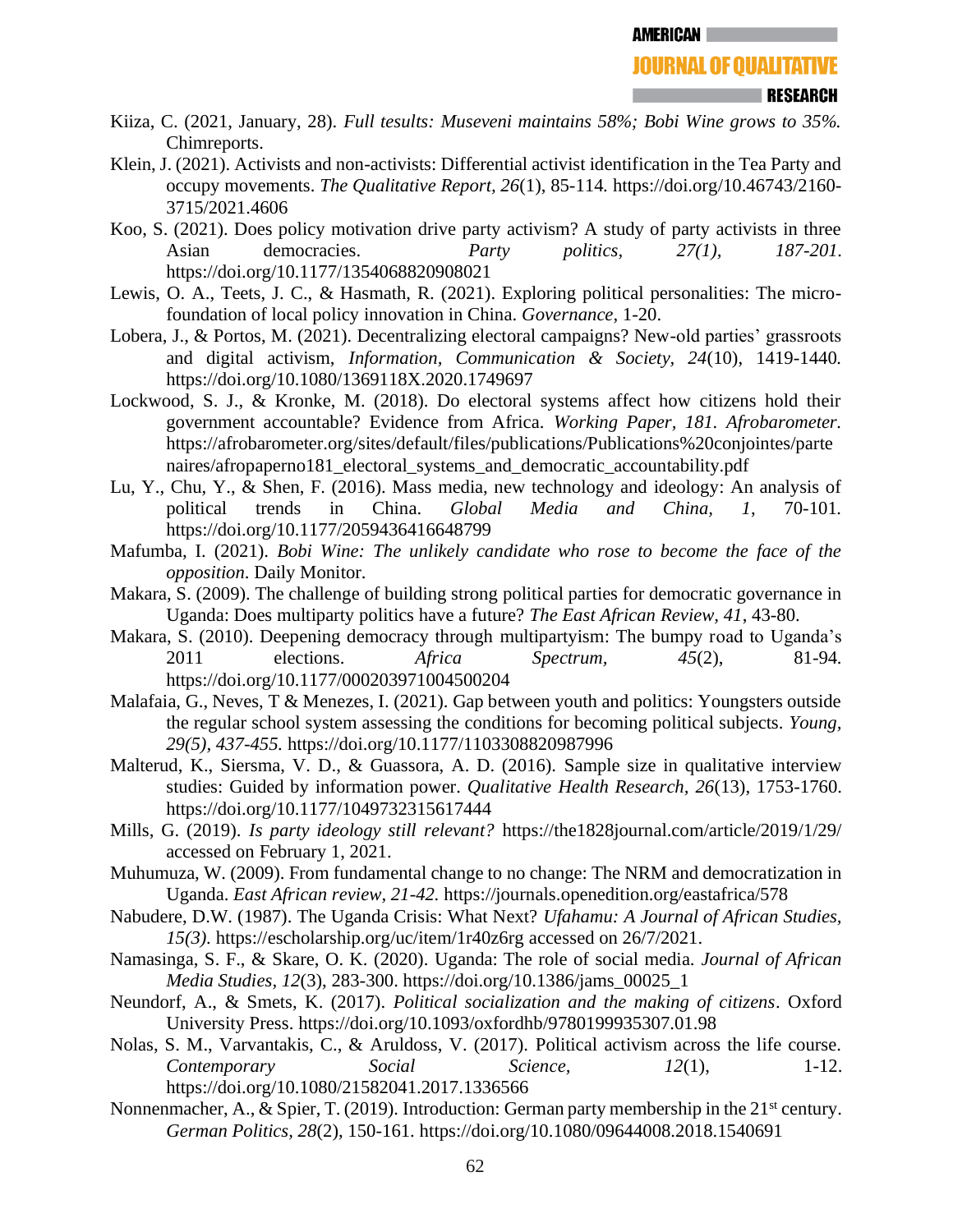- Okello, O., & Kabasa, B. B. (2016). The crossover: Exploring the party identification paradox in Uganda's multiparty politics. *Journal on Perspective of African Democracy & Development, 1*(1), 41-54. <https://www.researchgate.net/publication/289504393>
- Okello, W., Elema, R.*,* Atiku, R., Adidi, R., Okaba, P., Adubango, I., Wafula, P., Kirunda, A., Awori,D., Nanjala, S., Owot, R., Oketch, B., Ebong, P. Anyine, F., Ssenkabirwa, M., Jjingo, F., Ainebyoona, F., Wambede, F., Muron, G., Oduut, D., Odele, K. J., Muhereza, R., Seebe, R., & Opio, S. C. (2021). *New parliament takes shape*. Daily Monitor.
- Petrovic, J. & Stanojevic, D. (2020). Political activism in Serbia. *Comparative Southeast European Studies, 68(3), 365-385.* <https://doi.org/10.1515/soeu-2020-0027>
- Pickup, M., Kimbrough, E. O., & de Rooij, E. (2021). Expressive politics as costly norm following. *Political behavior*. Advance Online Publication. [https://doi.org/10.1007/s11109-020-](https://doi.org/10.1007/s11109-020-09667-6) [09667-6](https://doi.org/10.1007/s11109-020-09667-6)
- Provost, L. (2011). Analytical studies: A framework for qualitative improvement design and analysis. *BMJ Quality, Safety 20*(Suppl. 1), i92-i96. <https://doi.org/10.1136/bmjqs.2011.051557>
- Quintelier, E., & Hooghe, M. (2011). Political attitudes and political participation: A panel study on socialization and self-selection effects among late adolescents. *International Politic Science Review, 33*(1), 63-81. <https://doi.org/10.1177/0192512111412632>
- Robinson, O. C. (2014). Sampling in interview-based qualitative research: A theoretical and practical guide. *Qualitative Research in Psychology, 1*(1), 25-41. <https://doi.org/10.1080/14780887.2013.801543>
- Rukirabashaija, K. (2021). "Panda Gara"- Uganda Falls Back to Idi Amin-Type Atrocities. Global Politics. "Panda Gara" — [Uganda Falls Back to Idi Amin-type Atrocities | Black Star News](https://www.blackstarnews.com/global-politics/africa/%E2%80%9Cpanda-gara%E2%80%9D-%E2%80%94-uganda-falls-back-to-idi-amin-type-atrocities) accessed on 20/2/2021.
- Saha, L. J., & Print, M. (2010). Student school elections and political engagement: A cradle of democracy? *International Journal of Educational Research, 49*(1), 22-32. <https://doi.org/10.1016/j.ijer.2010.05.004>
- Santo, P. O. E., Lisi, M., & Costa, B. F. (2018). Party membership and activism in a new democracy: Evidence from the Portuguese case. *Dados, 61*(4), 467-497.
- Sebele-Mpofu, F. Y. (2020). Saturation controversy in qualitative research: Complexities and underlying assumption: A literature review. *Cogent Social Sciences, 6*(1), 1-17. <https://doi.org/10.1080/23311886.2020.1838706>
- Tangri, R., & Mwenda, A. M. (2010). President Museveni and the politics of presidential tenure in Uganda. *Journal of Contemporary African Studies, 28*, 31-49. <https://doi.org/10.1080/02589000903542574>
- Thomas, F. E., McGarty, C., & Louis, W. (2014). Social interaction and psychological pathways to political engagement and extremism. *European Journal of Social Psychology, 44*(1), 15- 22. <https://doi.org/10.1002/ejsp.1988>
- Uganda Electoral Commission. (2021).<https://www.ec.or.ug/2020-2021-general-elections>
- Uhlaner, C. J. (2015). *Politics and participation* (2nd ed.). International Encyclopedia of the Social & Behavioral Sciences.
- Vecchione, M., Schwartz, S. H., Caprara, G. V., Schoen, H., Cieciuch, J., Silvester, J., Bain, P., Posnova, T., Torres, C., Verkasalo, M., Lonnqvist, J.E., Vondrakova, E., Welzel, C., & Alessandri, G. (2015). Personal Values and Political Activism: A Cross-National Study. The *British Journal of Psychology, 106(1), 84–106*. <https://doi.org/10.1111/bjop.12067>
- Venkatesh, R. S. (2020). Political activism and polarization. *Journal of Public Economic Theory, 22*(5), 1530-1558. <https://doi.org/10.1111/jpet.12439>